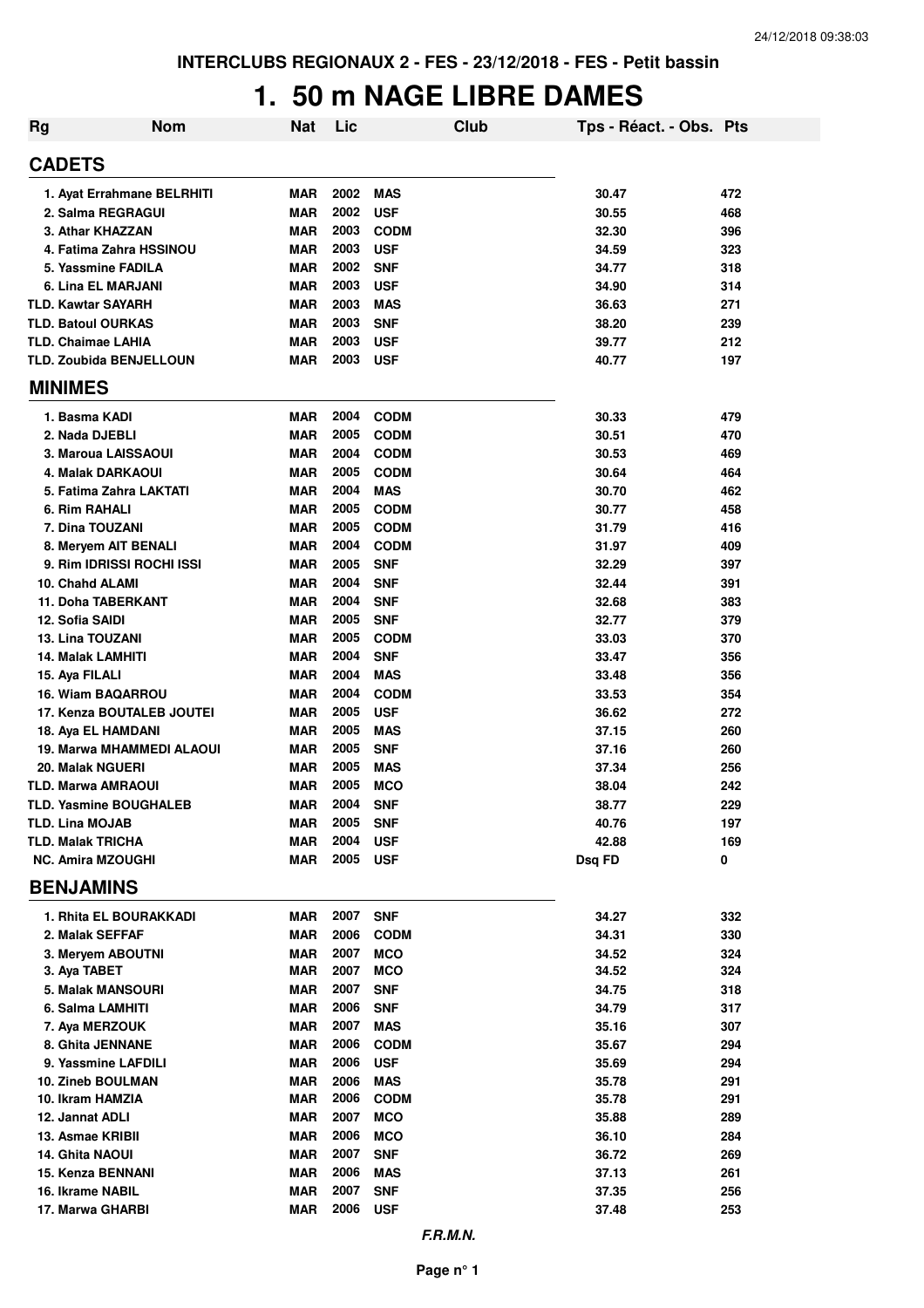## **1. 50 m NAGE LIBRE DAMES**

| Rg | <b>Nom</b>                      | Nat        | Lic  |            | Club | Tps - Réact. - Obs. Pts |     |
|----|---------------------------------|------------|------|------------|------|-------------------------|-----|
|    | <b>BENJAMINS</b>                |            |      |            |      |                         |     |
|    | <b>18. Aicha ZOUARHI</b>        | <b>MAR</b> | 2006 | <b>MAS</b> |      | 37.53                   | 252 |
|    | 19. Khadija GHAMEL              | <b>MAR</b> | 2007 | <b>SNF</b> |      | 37.88                   | 245 |
|    | 20. Aya MAAMRI                  | <b>MAR</b> | 2006 | <b>MCO</b> |      | 38.37                   | 236 |
|    | 21. Rania TAHI                  | <b>MAR</b> | 2006 | <b>MCO</b> |      | 38.55                   | 233 |
|    | 21. May GHARBI                  | <b>MAR</b> | 2006 | <b>USF</b> |      | 38.55                   | 233 |
|    | 23. Ouiam CHETOUANE             | <b>MAR</b> | 2007 | U.S.O      |      | 38.59                   | 232 |
|    | 24. Chada BENBRAHIM             | <b>MAR</b> | 2007 | <b>MAS</b> |      | 38.67                   | 231 |
|    | 25. Fatima Zahra NAJAH          | <b>MAR</b> | 2006 | U.S.O      |      | 38.80                   | 228 |
|    | <b>26. Abir LAAROUSSI</b>       | <b>MAR</b> | 2007 | <b>MCO</b> |      | 39.08                   | 223 |
|    | 27. Fatima Zahra YOUNES         | <b>MAR</b> | 2007 | U.S.O      |      | 40.19                   | 205 |
|    | 28. Laila BELAOULA              | <b>MAR</b> | 2007 | <b>SNF</b> |      | 41.87                   | 182 |
|    | 29. Assya EL HAJOUJI            | <b>MAR</b> | 2007 | <b>USF</b> |      | 43.23                   | 165 |
|    | 30. Kanza MARRAKCHI BENAZZOUZ   | <b>MAR</b> | 2007 | <b>USF</b> |      | 43.71                   | 160 |
|    | <b>31. Salma LAAROUSSI</b>      | <b>MAR</b> | 2006 | <b>MCO</b> |      | 44.15                   | 155 |
|    | 32. Salma NEQQAZ                | <b>MAR</b> | 2007 | <b>USF</b> |      | 44.22                   | 154 |
|    | 33. Lina KASSOU                 | <b>MAR</b> | 2007 | <b>MAS</b> |      | 46.58                   | 132 |
|    | 34. Zineb SAIDI                 | <b>MAR</b> | 2006 | <b>MAS</b> |      | 46.96                   | 129 |
|    | <b>35. Rihab HACHIK</b>         | <b>MAR</b> | 2007 | <b>USF</b> |      | 50.75                   | 102 |
|    | 36. Yasmine HAKIM               | <b>MAR</b> | 2007 | <b>MAS</b> |      | 50.78                   | 102 |
|    | <b>NC. Nour Elhouda MAHJOUB</b> | <b>MAR</b> | 2007 | <b>UNO</b> |      | Frf exc.                |     |
|    | <b>NC. Lina OUAZZANI CHAHDI</b> | <b>MAR</b> | 2006 | <b>MAS</b> |      | Frf n.d.                |     |

**F.R.M.N.**

**Page n° 2**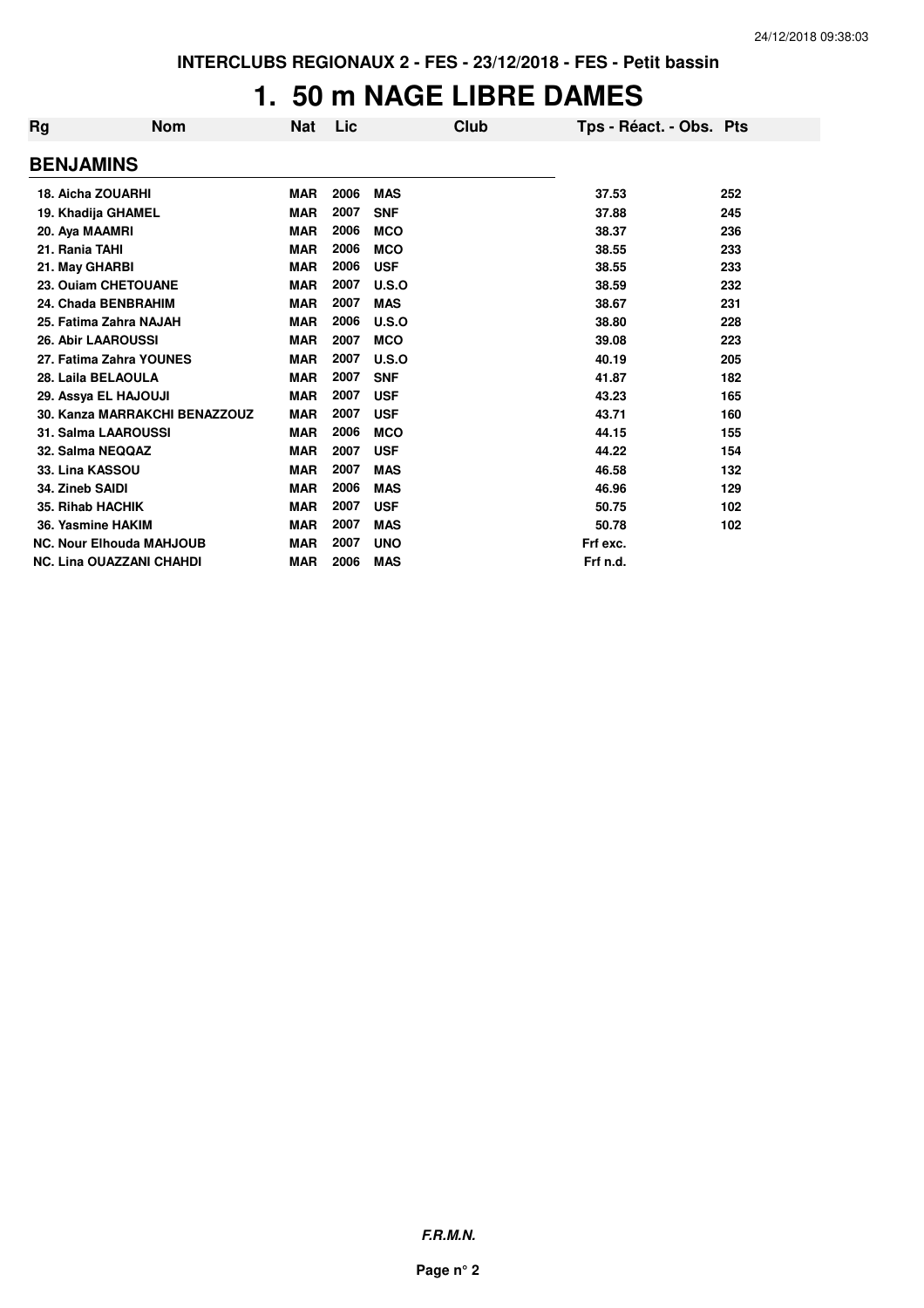## **2. 50 m NAGE LIBRE MESSIEURS**

| <b>Rg</b> | <b>Nom</b>                                            | <b>Nat</b> | Lic          |                          | Club | Tps - Réact. - Obs. Pts |            |
|-----------|-------------------------------------------------------|------------|--------------|--------------------------|------|-------------------------|------------|
|           | <b>SENIORS</b>                                        |            |              |                          |      |                         |            |
|           | 1. Khalil ISMAILI                                     | <b>MAR</b> | 1998         | <b>CODM</b>              |      | 26.91                   | 469        |
|           | <b>JUNIORS</b>                                        |            |              |                          |      |                         |            |
|           | 1. Abdeljabbar REGRAGUI                               | MAR        | 2001         | <b>CODM</b>              |      | 24.74                   | 604        |
|           | 2. Ilyas BOUDENE                                      | <b>MAR</b> | 2001         | <b>MAS</b>               |      | 26.19                   | 509        |
|           | 3. Abdellah KHARKHACH                                 | MAR        | 2001         | USF                      |      | 26.48                   | 492        |
|           | 4. Hamza BENNOUNA                                     | MAR        | 2000         | <b>USF</b>               |      | 26.95                   | 467        |
|           | <b>CADETS</b>                                         |            |              |                          |      |                         |            |
|           | 1. Ayman MEFETTAR                                     | <b>MAR</b> | 2003         | <b>SNF</b>               |      | 26.71                   | 480        |
|           | <b>2. Anass KEMMOUNE</b>                              | <b>MAR</b> | 2003         | <b>SNF</b>               |      | 26.98                   | 465        |
|           | 3. Walid DEQQAOUI                                     | <b>MAR</b> | 2003         | <b>USF</b>               |      | 27.00                   | 464        |
|           | 4. Sami SAMRAH                                        | <b>MAR</b> | 2003         | <b>CODM</b>              |      | 27.01                   | 464        |
|           | 5. Ismail EL HAMOUMI                                  | <b>MAR</b> | 2002         | <b>USF</b>               |      | 27.73                   | 428        |
|           | 6. Aymane SIAHMED OUALI                               | MAR        | 2002         | <b>SNF</b>               |      | 28.80                   | 382        |
|           | <b>7. Youssef KADIRI HASSANI</b>                      | MAR        | 2003         | <b>SNF</b>               |      | 29.58                   | 353        |
|           | 8. Youssef SAIDI                                      | <b>MAR</b> | 2003         | <b>SNF</b>               |      | 30.07                   | 336        |
|           | 8. Mohammed Amine CHETOUANE                           | MAR        | 2003         | <b>UNO</b>               |      | 30.07                   | 336        |
|           | <b>10. Omar KHERCHOUCH</b>                            | <b>MAR</b> | 2003         | U.S.O                    |      | 30.86                   | 311        |
|           | 11. Zakaria NAJAH                                     | <b>MAR</b> | 2003         | U.S.O                    |      | 30.88                   | 310        |
|           | <b>TLD. Mehdi BOUSSATATE</b>                          | MAR        | 2003         | U.S.O                    |      | 33.06                   | 253        |
|           | <b>TLD. Mehdi CHEHLAFI</b>                            | <b>MAR</b> | 2003         | U.S.O                    |      | 34.13                   | 230        |
|           | <b>NC. Alae Eddine RAFTANI</b>                        | <b>MAR</b> | 2003         | <b>SNF</b>               |      | Frf exc.                |            |
|           | <b>NC. Yasser ELMAMOUN</b>                            | MAR        | 2003         | <b>CODM</b>              |      | Frf n.d.                |            |
|           | <b>NC. Walid RHZAL</b>                                | MAR        | 2003         | <b>UNO</b>               |      | Dsq FD                  | 0          |
|           | <b>MINIMES</b>                                        |            |              |                          |      |                         |            |
|           | 1. Mohammed MOUISSE                                   | <b>MAR</b> | 2004         | <b>USF</b>               |      | 27.17                   | 456        |
|           | 2. Karim JENNANE                                      | <b>MAR</b> | 2004         | <b>CODM</b>              |      | 27.46                   | 441        |
|           | 3. Ahmed Yassine SAIDI                                | <b>MAR</b> | 2004         | <b>UNO</b>               |      | 28.03                   | 415        |
|           | 4. Nouh ZAROUKI                                       | <b>MAR</b> | 2005         | <b>UNO</b>               |      | 28.27                   | 404        |
|           | 5. Youssef IDRISSI                                    | MAR        | 2005         | <b>CODM</b>              |      | 28.48                   | 395        |
|           | 6. Othmane ZAITOUNE                                   | MAR        | 2004         | <b>MAS</b>               |      | 28.67                   | 388        |
|           | 7. Anass BOUABDELLAOUI                                | MAR        | 2004         | <b>MCO</b>               |      | 28.70                   | 386        |
|           | 8. Ali SAADOUN                                        | MAR        | 2005         | <b>CODM</b>              |      | 29.08                   | 371        |
|           | 9. Saad YASSIRI                                       | <b>MAR</b> | 2005         | <b>USF</b>               |      | 29.27                   | 364        |
|           | 10. Yasser OUARIACH                                   | <b>MAR</b> | 2005         | <b>U.S.O</b>             |      | 29.67                   | 350        |
|           | 11. Mohamed Youssef EL MANSOURI                       | MAR        | 2004         | <b>SNF</b>               |      | 30.30                   | 328        |
|           | <b>12. Ilyas CHEKKORI</b>                             | MAR        | 2004         | <b>SNF</b>               |      | 30.34                   | 327        |
|           | 13. Alae BOUARGANE                                    | MAR        | 2005         | <b>CODM</b>              |      | 30.40                   | 325        |
|           | 14. Salmane DKHISSI                                   | MAR        | 2004         | <b>USF</b>               |      | 30.89                   | 310        |
|           | 15. Houssam BENKIEN                                   | MAR        | 2004         | <b>MAS</b>               |      | 31.00                   | 307        |
|           | 16. Mohamed Rayhane BENNANI                           | MAR        | 2005         | <b>DNF</b>               |      | 31.28                   | 298        |
|           | 17. Mohamed Salah Eddine RAHHOU                       | MAR        | 2005         | <b>UNO</b>               |      | 31.93                   | 280        |
|           | <b>18. Yassine MAKNASSI SALIME</b>                    | MAR        | 2004<br>2005 | <b>MAS</b>               |      | 32.20                   | 273        |
|           | 19. Adham Salah CHERRAK                               | MAR        | 2005         | <b>MCO</b>               |      | 32.63                   | 263        |
|           | 20. Mohammed BENJELLOUN                               | MAR<br>MAR | 2005         | <b>MAS</b><br><b>MCO</b> |      | 32.65                   | 262<br>260 |
|           | 21. Yassine RAMDANI<br>22. Mohammed Yassine RHALOUSSI | <b>MAR</b> | 2005         | <b>U.S.O</b>             |      | 32.75<br>33.25          | 248        |
|           | 23. Boubker SAYARH                                    | <b>MAR</b> | 2005         | <b>MAS</b>               |      | 33.79                   | 237        |
|           | 24. Taha HAMMANI                                      | <b>MAR</b> | 2005         | <b>USF</b>               |      | 34.33                   | 226        |
|           | 25. Aymane NASSIRI                                    | MAR        | 2004         | <b>UNO</b>               |      | 35.06                   | 212        |
|           | 26. Abdessalam BEN KALTOUM                            | <b>MAR</b> | 2005         | <b>USF</b>               |      | 35.75                   | 200        |
|           | 27. Othmane IRZI                                      | <b>MAR</b> | 2005         | <b>SNF</b>               |      | 35.89                   | 197        |
|           | <b>TLD. AII TOUIJAR</b>                               | <b>MAR</b> | 2005         | <b>SNF</b>               |      | 36.54                   | 187        |
|           | <b>TLD. Ghali DAIRI</b>                               | MAR        | 2005         | <b>MAS</b>               |      | 38.20                   | 164        |
|           |                                                       |            |              |                          |      |                         |            |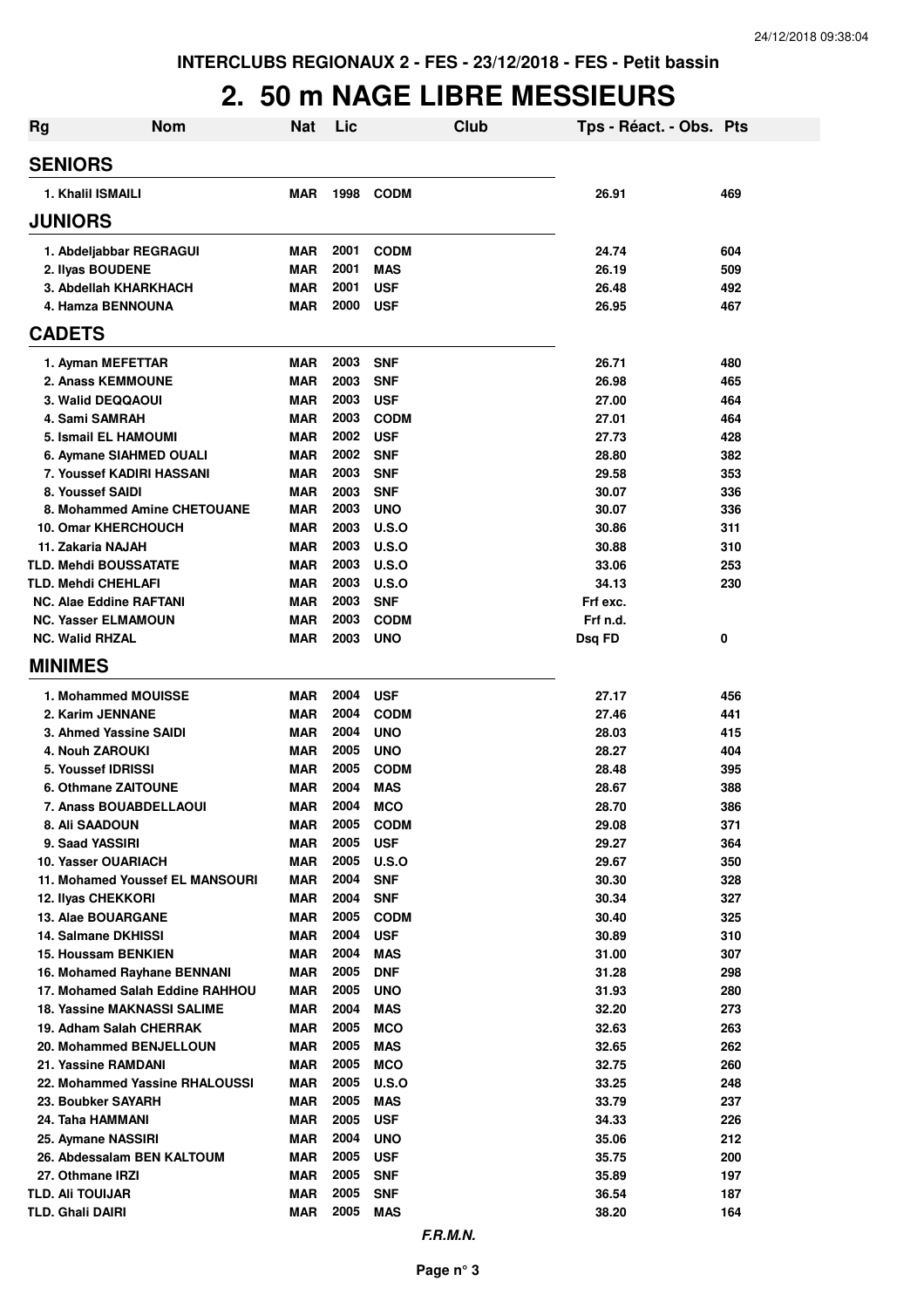#### **2. 50 m NAGE LIBRE MESSIEURS**

| <b>Rg</b>                                     | <b>Nom</b>                   | <b>Nat</b>        | Lic          |                          | Club | Tps - Réact. - Obs. Pts |            |
|-----------------------------------------------|------------------------------|-------------------|--------------|--------------------------|------|-------------------------|------------|
| <b>MINIMES</b>                                |                              |                   |              |                          |      |                         |            |
| <b>TLD. Iliass ARFAOUI</b>                    |                              | MAR               | 2005         | U.S.O                    |      | 40.28                   | 139        |
| <b>TLD. Sami BEKKALI</b>                      |                              | MAR               | 2005         | <b>MAS</b>               |      | 42.65                   | 117        |
| <b>TLD. Malek MZOUGHI</b>                     |                              | MAR               | 2004         | <b>USF</b>               |      | 58.88                   | 44         |
| <b>BENJAMINS</b>                              |                              |                   |              |                          |      |                         |            |
|                                               |                              |                   |              |                          |      |                         |            |
| 1. Abdelkabir ENNAJM                          |                              | MAR               | 2006<br>2007 | <b>CODM</b>              |      | 31.28                   | 298        |
| 1. Nizar HAOUATI                              |                              | MAR               | 2006         | <b>USF</b>               |      | 31.28                   | 298        |
| 3. Ali BENCHEKROUN                            |                              | <b>MAR</b>        | 2006         | <b>USF</b><br><b>SNF</b> |      | 31.34                   | 297<br>296 |
| 4. Adam LAMHITI<br>5. Adam ARFAQ              |                              | MAR<br><b>MAR</b> | 2006         | <b>MAS</b>               |      | 31.38<br>32.66          | 262        |
| 5. Karim BOUGHALEB                            |                              | MAR               | 2006         | <b>SNF</b>               |      | 32.66                   | 262        |
|                                               |                              | <b>MAR</b>        | 2006         | <b>USF</b>               |      | 33.21                   | 249        |
| 7. Ziad MAHRACH                               |                              | <b>MAR</b>        | 2007         | <b>CODM</b>              |      | 33.50                   |            |
| 8. Ahmed LAISSAOUI<br>8. Mohammed MANSOURI    |                              | <b>MAR</b>        | 2006         | <b>SNF</b>               |      | 33.50                   | 243<br>243 |
| 10. Salaheddine KOJMANE                       |                              | MAR               | 2006         | <b>CODM</b>              |      | 33.66                   | 239        |
|                                               |                              | MAR               | 2007         | <b>SNF</b>               |      | 34.13                   | 230        |
| 11. Rayane ADIANNA<br>12. Ayoub LAMHITI       |                              | <b>MAR</b>        | 2006         | <b>SNF</b>               |      | 34.21                   | 228        |
|                                               |                              |                   | 2006         | <b>DNF</b>               |      |                         |            |
| 13. Aymane TLEMCANI                           |                              | MAR<br>MAR        | 2006         |                          |      | 34.28<br>34.38          | 227<br>225 |
| 14. Marwane EL HAOUAT<br>15. Abdelali RAMDANI |                              |                   | 2006         | <b>SNF</b><br><b>MCO</b> |      | 34.88                   |            |
|                                               |                              | <b>MAR</b>        | 2006         |                          |      |                         | 215        |
| 16. El Mehdi ZOUHRI                           |                              | <b>MAR</b>        |              | <b>UNO</b>               |      | 34.98                   | 213        |
| <b>17. Mohammed ELAANNOUNI</b>                |                              | MAR               | 2007         | <b>USF</b>               |      | 35.09                   | 211        |
| 18. Yahya FATEINE                             |                              | <b>MAR</b>        | 2007         | <b>SNF</b>               |      | 35.38                   | 206        |
| 19. Logmane FASSI FIHRI                       |                              | MAR               | 2006         | <b>MAS</b>               |      | 35.51                   | 204        |
| 20. Mohamed Amine GUETTAB                     |                              | MAR               | 2006         | <b>SNF</b>               |      | 35.71                   | 200        |
|                                               | 21. Mohammed Yassine REMMANE | <b>MAR</b>        | 2007         | <b>UNO</b>               |      | 35.98                   | 196        |
| 22. Ahmed Khalil RBII                         |                              | <b>MAR</b>        | 2006         | <b>USF</b>               |      | 36.15                   | 193        |
| 23. Abdellah RAJOUANI                         |                              | <b>MAR</b>        | 2007         | <b>USF</b>               |      | 36.30                   | 191        |
| 24. Abdelilah NAJAH                           |                              | <b>MAR</b>        | 2007         | U.S.O                    |      | 36.57                   | 187        |
| 25. Yassine BENJELLOUN                        |                              | <b>MAR</b>        | 2006         | <b>USF</b>               |      | 36.91                   | 181        |
| 26. Zakarya RADI                              |                              | <b>MAR</b>        | 2006         | <b>DNF</b>               |      | 37.23                   | 177        |
| 27. Amine BENMANSOUR                          |                              | <b>MAR</b>        | 2006         | <b>DNF</b>               |      | 37.50                   | 173        |
| 28. Youssef ZAKRI                             |                              | <b>MAR</b>        | 2006         | <b>USF</b>               |      | 37.73                   | 170        |
| 29. Rayan EL HILALI                           |                              | <b>MAR</b>        | 2007         | <b>SNF</b>               |      | 38.09                   | 165        |
| <b>30. El Ghali MEKOUAR</b>                   |                              | MAR               | 2007         | <b>SNF</b>               |      | 38.72                   | 157        |
| 31. Badr CHEHLAFI                             |                              | <b>MAR</b>        | 2007         | <b>U.S.O</b>             |      | 38.76                   | 157        |
| 32. Badredine FASSI FIHRI                     |                              | <b>MAR</b>        | 2007         | <b>MAS</b>               |      | 38.84                   | 156        |
| 33. Sami BENALI                               |                              | MAR               | 2007         | <b>USF</b>               |      | 39.46                   | 148        |
|                                               | 34. Mohammed Yassine AMAMOU  | <b>MAR</b>        | 2007         | <b>USF</b>               |      | 43.02                   | 114        |
| 35. Amine CHATER                              |                              | <b>MAR</b>        | 2007         | U.S.O                    |      | 44.30                   | 105        |
| 36. Mohamed Sami EL MARJANI                   |                              | MAR               | 2007         | <b>USF</b>               |      | 45.63                   | 96         |
| 37. Mohammed Yasser KISSI                     |                              | MAR               | 2007         | U.S.O                    |      | 50.14                   | 72         |
| 38. Mehdi BEN CHEIKH                          |                              | MAR               | 2007         | <b>USF</b>               |      | 52.08                   | 64         |
| 39. Abdelkrim RAIS                            |                              | MAR               | 2007         | <b>USF</b>               |      | 53.69                   | 59         |
| <b>NC. Adam Othmane HAMDAOUI</b>              |                              | MAR               | 2006         | <b>MCO</b>               |      | Frf exc.                |            |
| <b>NC. Yassine EL HASKOURI</b>                |                              | MAR               | 2007         | <b>USF</b>               |      | Frf n.d.                |            |
| <b>NC. Ali BOULAYOUNE</b>                     |                              | MAR               | 2006         | <b>U.S.O</b>             |      | Frf n.d.                |            |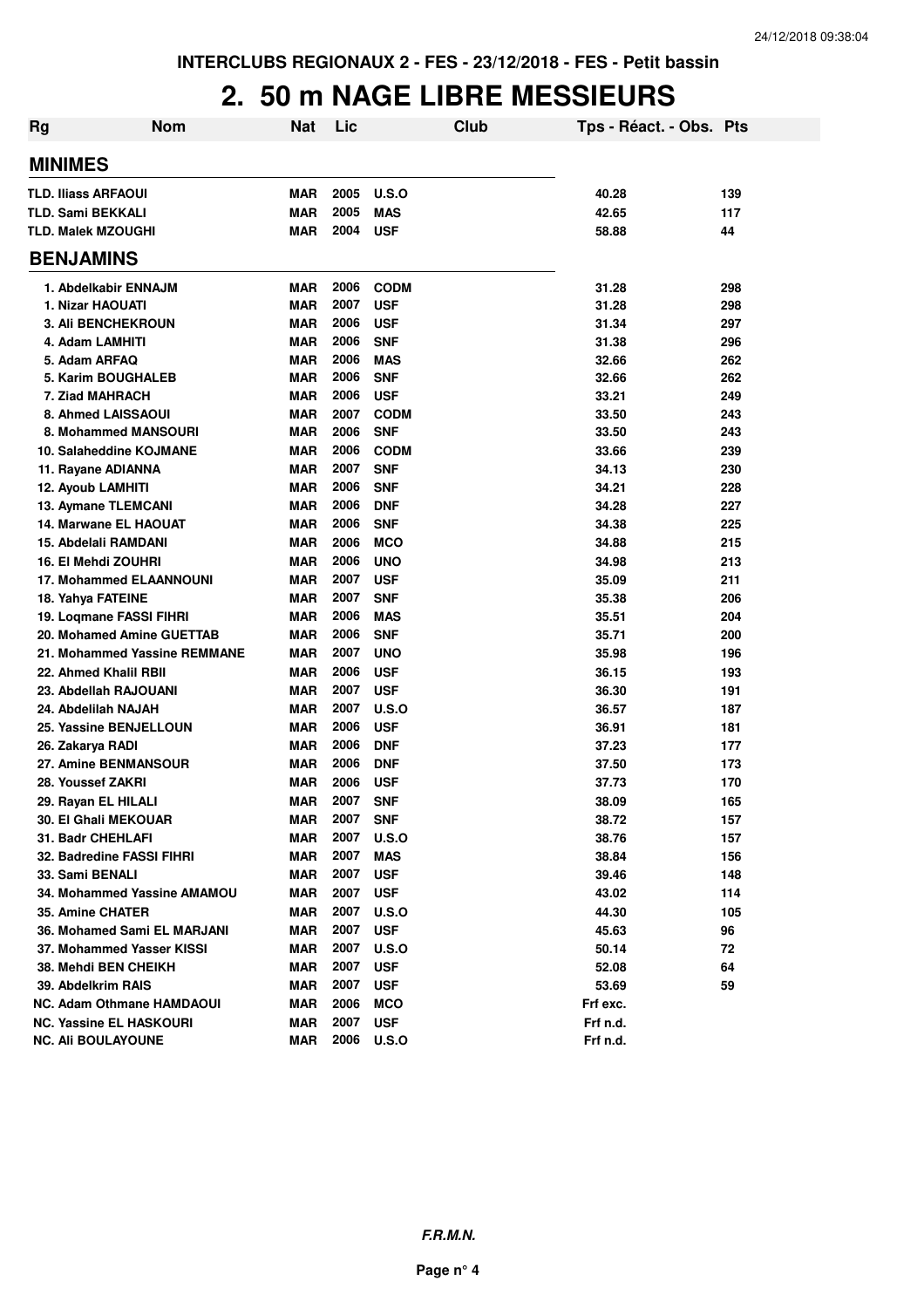# **3. 200 m DOS DAMES**

| Rg                    | <b>Nom</b>               | <b>Nat</b> | Lic  | Club        | Tps - Réact. - Obs. Pts |     |
|-----------------------|--------------------------|------------|------|-------------|-------------------------|-----|
| <b>CADETS</b>         |                          |            |      |             |                         |     |
|                       | 1. Hajar SABER           | <b>MAR</b> | 2003 | <b>CODM</b> | 2:39.57                 | 469 |
|                       | 2. Douae EL MOUJARRADE   | <b>MAR</b> | 2003 | <b>SNF</b>  | 2:48.28                 | 400 |
|                       | <b>NC. Athar KHAZZAN</b> | <b>MAR</b> | 2003 | <b>CODM</b> | Dsg VI                  | 0   |
| <b>MINIMES</b>        |                          |            |      |             |                         |     |
|                       | 1. Maroua LAISSAOUI      | <b>MAR</b> | 2004 | <b>CODM</b> | 2:46.31                 | 415 |
|                       | 2. Doha TABERKANT        | <b>MAR</b> | 2004 | <b>SNF</b>  | 2:50.09                 | 388 |
| 3. Aya OUFRID         |                          | <b>MAR</b> | 2005 | <b>CODM</b> | 2:50.98                 | 382 |
|                       | 4. Lina TOUZANI          | <b>MAR</b> | 2005 | <b>CODM</b> | 2:58.73                 | 334 |
|                       | 5. Wiam BAQARROU         | <b>MAR</b> | 2004 | <b>CODM</b> | 3:05.64                 | 298 |
| <b>NC. Basma KADI</b> |                          | <b>MAR</b> | 2004 | <b>CODM</b> | <b>Abandon</b>          | 0   |
| <b>BENJAMINS</b>      |                          |            |      |             |                         |     |
|                       | <b>1. Abir MAHSSOUNE</b> | <b>MAR</b> | 2006 | <b>CODM</b> | 2:48.70                 | 397 |
|                       | 2. Wissal ELMARDI        | <b>MAR</b> | 2006 | <b>CODM</b> | 2:56.56                 | 346 |
| 3. Ava JABRI          |                          | <b>MAR</b> | 2006 | <b>CODM</b> | 3:08.04                 | 287 |
|                       | 4. Malak SEFFAF          | <b>MAR</b> | 2006 | <b>CODM</b> | 3:13.80                 | 262 |
|                       | 5. Ikram HAMZIA          | <b>MAR</b> | 2006 | <b>CODM</b> | 3:16.09                 | 253 |
|                       | <b>6. Ghita JENNANE</b>  | <b>MAR</b> | 2006 | <b>CODM</b> | 3:24.63                 | 222 |
|                       | 7. Khadija GHAMEL        | <b>MAR</b> | 2007 | <b>SNF</b>  | 3:24.68                 | 222 |
| 8. Hafsa STILI        |                          | <b>MAR</b> | 2007 | U.S.O       | 3:34.06                 | 194 |
|                       | 9. Abir LAAROUSSI        | <b>MAR</b> | 2007 | <b>MCO</b>  | 3:42.78                 | 172 |
|                       | <b>NC. Marwa SMOUNI</b>  | <b>MAR</b> | 2007 | <b>CODM</b> | Dsg VI                  | 0   |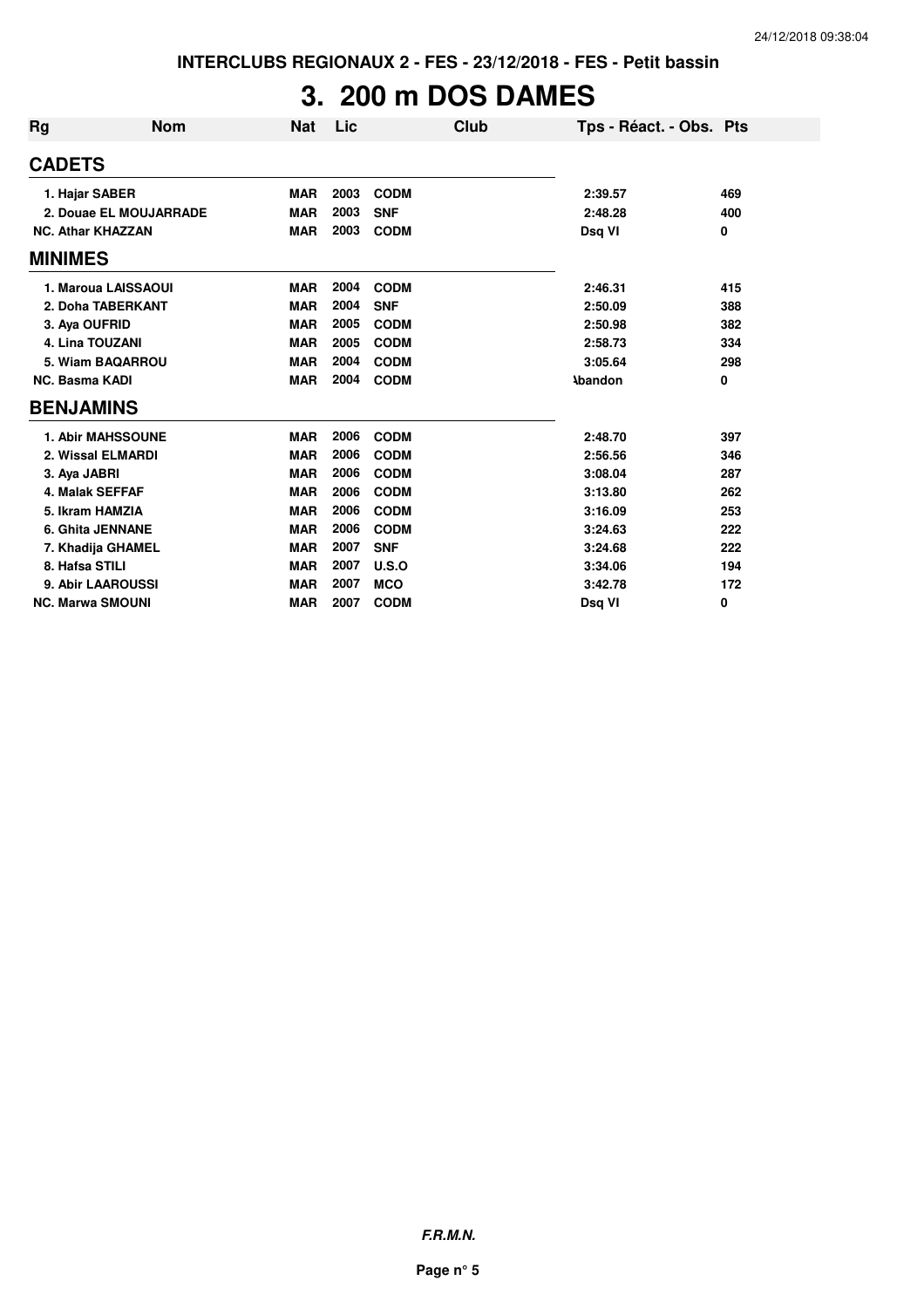## **4. 200 m DOS MESSIEURS**

| <b>Rg</b>      | <b>Nom</b>                      | <b>Nat</b> | Lic  | Club          | Tps - Réact. - Obs. Pts |     |
|----------------|---------------------------------|------------|------|---------------|-------------------------|-----|
| <b>SENIORS</b> |                                 |            |      |               |                         |     |
|                | 1. Karim AMARTI                 | <b>MAR</b> | 1998 | <b>USF</b>    | 2:26.86                 | 442 |
| <b>JUNIORS</b> |                                 |            |      |               |                         |     |
|                | <b>1. Driss BENCHEIKH</b>       | <b>MAR</b> | 2001 | <b>USF</b>    | 2:35.66                 | 371 |
| <b>CADETS</b>  |                                 |            |      |               |                         |     |
|                | 1. Adam SEDDOUK                 | <b>MAR</b> | 2003 | <b>CODM</b>   | 2:22.25                 | 487 |
|                | 2. Ismail EL HAMOUMI            | <b>MAR</b> | 2002 | <b>USF</b>    | 2:37.12                 | 361 |
|                | 3. Adnane BENADADA              | <b>MAR</b> | 2003 | <b>SNF</b>    | 2:37.34                 | 359 |
|                | 4. Mohammed Amine CHETOUANE     | <b>MAR</b> | 2003 | <b>UNO</b>    | 2:47.23                 | 299 |
| <b>MINIMES</b> |                                 |            |      |               |                         |     |
|                | <b>1. Ali ESSARSARE</b>         | <b>MAR</b> | 2005 | <b>CODM</b>   | 2:37.80                 | 356 |
|                | 2. Nouh ZAROUKI                 | <b>MAR</b> | 2005 | <b>UNO</b>    | 2:41.22                 | 334 |
|                | 3. Ali SAADOUN                  | <b>MAR</b> | 2005 | <b>CODM</b>   | 2:42.31                 | 327 |
|                | 4. Abdellah ESSONNI             | <b>MAR</b> | 2004 | <b>CODM</b>   | 2:42.88                 | 324 |
|                | 5. Saad YASSIRI                 | <b>MAR</b> | 2005 | <b>USF</b>    | 2:43.47                 | 320 |
|                | 6. Soufiane AZFAR               | <b>MAR</b> | 2004 | <b>USF</b>    | 2:43.50                 | 320 |
|                | 7. Khalil ELMOUNE               | <b>MAR</b> | 2005 | <b>CODM</b>   | 2:44.66                 | 314 |
|                | 8. Anas BOUHAMIDI ALAOUI        | <b>MAR</b> | 2004 | <b>CODM</b>   | 2:47.27                 | 299 |
|                | 9. Othmane ZITOUNI              | <b>MAR</b> | 2005 | <b>CODM</b>   | 2:50.87                 | 281 |
|                | <b>10. Othmane BEKKAL</b>       | <b>MAR</b> | 2004 | <b>MCO EN</b> | 3:06.84                 | 214 |
|                | 11. Mohamed Salah Eddine RAHHOU | <b>MAR</b> | 2005 | <b>UNO</b>    | 3:11.11                 | 200 |
|                | <b>BENJAMINS</b>                |            |      |               |                         |     |
|                | 1. Mohammed Tayeb GHALLAB       | <b>MAR</b> | 2006 | <b>SNF</b>    | 2:40.13                 | 341 |
|                | 2. Amine RACHEK                 | <b>MAR</b> | 2006 | <b>CODM</b>   | 2:49.09                 | 290 |
|                | 3. Ziyad TIJARI                 | <b>MAR</b> | 2006 | <b>CODM</b>   | 2:54.23                 | 265 |
|                | <b>4. Ahmed LAISSAOUI</b>       | <b>MAR</b> | 2007 | <b>CODM</b>   | 3:05.09                 | 221 |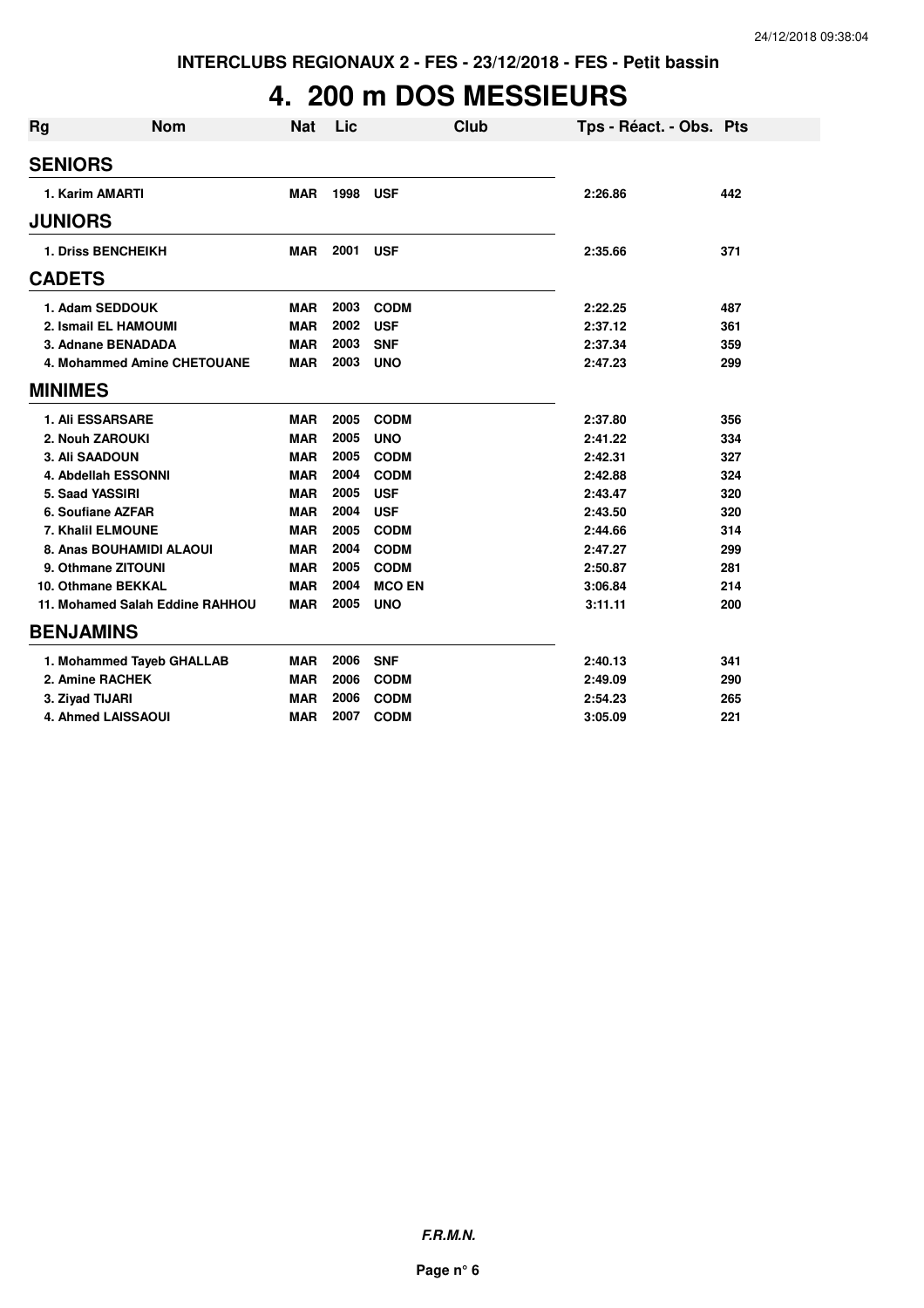## **5. 100 m PAPILLON DAMES**

| Rg              | <b>Nom</b>                 | <b>Nat</b> | Lic  | Club        | Tps - Réact. - Obs. Pts |     |
|-----------------|----------------------------|------------|------|-------------|-------------------------|-----|
| <b>CADETS</b>   |                            |            |      |             |                         |     |
|                 | 1. Salma REGRAGUI          | <b>MAR</b> | 2002 | <b>USF</b>  | 1:14.53                 | 423 |
|                 | 2. Douae EL MOUJARRADE     | <b>MAR</b> | 2003 | <b>SNF</b>  | 1:15.49                 | 407 |
|                 | 3. Ayat Errahmane BELRHITI | <b>MAR</b> | 2002 | <b>MAS</b>  | 1:20.53                 | 335 |
| <b>MINIMES</b>  |                            |            |      |             |                         |     |
|                 | 1. Malak DARKAOUI          | <b>MAR</b> | 2005 | <b>CODM</b> | 1:16.19                 | 396 |
|                 | 2. Rim IDRISSI ROCHI ISSI  | <b>MAR</b> | 2005 | <b>SNF</b>  | 1:19.61                 | 347 |
|                 | 3. Chahd ALAMI             | <b>MAR</b> | 2004 | <b>SNF</b>  | 1:20.38                 | 337 |
| TLD. Aya FILALI |                            | <b>MAR</b> | 2004 | <b>MAS</b>  | 1:41.33                 | 168 |
|                 | <b>BENJAMINS</b>           |            |      |             |                         |     |
|                 | <b>1. Abir MAHSSOUNE</b>   | <b>MAR</b> | 2006 | <b>CODM</b> | 1:23.80                 | 298 |
|                 | 2. Marwa SMOUNI            | <b>MAR</b> | 2007 | <b>CODM</b> | 1:28.93                 | 249 |
|                 | <b>3. Wissal ELMARDI</b>   | <b>MAR</b> | 2006 | <b>CODM</b> | 1:33.41                 | 215 |
|                 | <b>4. Malak LAHJOUJI</b>   | <b>MAR</b> | 2006 | <b>CODM</b> | 1:35.25                 | 203 |
|                 | 5. Rania BROUSS            | <b>MAR</b> | 2007 | <b>CODM</b> | 1:36.66                 | 194 |
|                 | 6. Rhita EL BOURAKKADI     | <b>MAR</b> | 2007 | <b>SNF</b>  | 1:38.94                 | 181 |
|                 | 7. Zineb BOULMAN           | <b>MAR</b> | 2006 | <b>MAS</b>  | 1:43.17                 | 159 |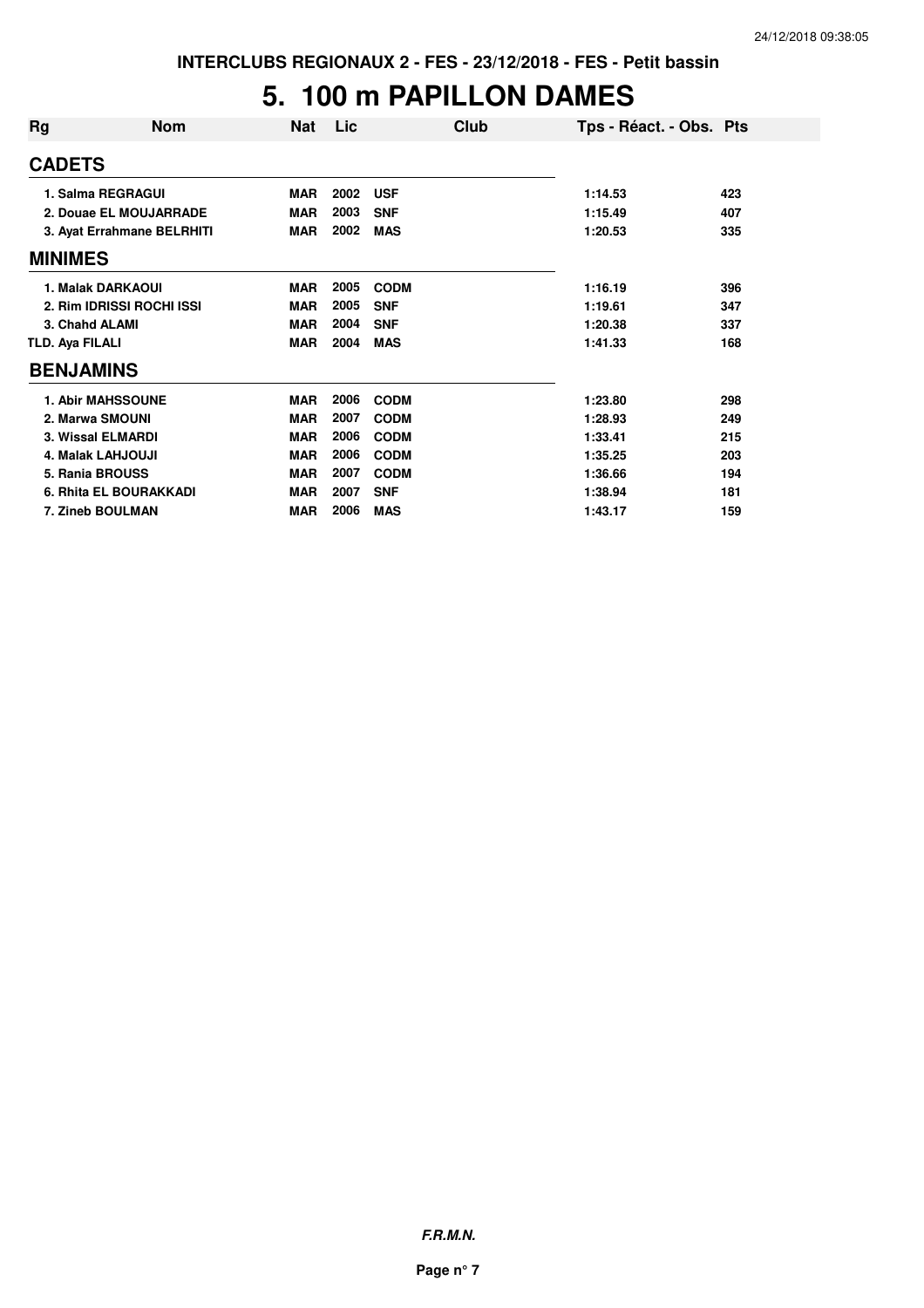## **6. 100 m PAPILLON MESSIEURS**

| <b>Rg</b> | <b>Nom</b>                   | <b>Nat</b> | Lic  | Club        | Tps - Réact. - Obs. Pts |     |
|-----------|------------------------------|------------|------|-------------|-------------------------|-----|
|           | <b>JUNIORS</b>               |            |      |             |                         |     |
|           | 1. Ilyas BOUDENE             | <b>MAR</b> | 2001 | <b>MAS</b>  | 1:04.95                 | 451 |
|           | 2. Abdellah KHARKHACH        | <b>MAR</b> | 2001 | <b>USF</b>  | 1:05.26                 | 445 |
|           | 3. Omar FILALI               | <b>MAR</b> | 2001 | <b>USF</b>  | 1:06.19                 | 426 |
|           | <b>CADETS</b>                |            |      |             |                         |     |
|           | 1. Monssif Hamza TIJARI      | <b>MAR</b> | 2002 | <b>CODM</b> | 1:02.38                 | 509 |
|           | 2. Adam SEDDOUK              | <b>MAR</b> | 2003 | <b>CODM</b> | 1:04.54                 | 460 |
|           | 3. Zakariae AMALI            | <b>MAR</b> | 2003 | <b>CODM</b> | 1:04.68                 | 457 |
|           | 4. Walid DEQQAOUI            | <b>MAR</b> | 2003 | <b>USF</b>  | 1:08.76                 | 380 |
|           | 5. Oussama EL MOUSSAMI       | <b>MAR</b> | 2003 | <b>CODM</b> | 1:10.57                 | 351 |
|           | 6. Sami SAMRAH               | <b>MAR</b> | 2003 | <b>CODM</b> | 1:15.91                 | 282 |
|           | <b>MINIMES</b>               |            |      |             |                         |     |
|           | 1. Karim JENNANE             | <b>MAR</b> | 2004 | <b>CODM</b> | 1:09.28                 | 371 |
|           | 2. Ismail DEQQAOUI           | <b>MAR</b> | 2005 | <b>USF</b>  | 1:09.79                 | 363 |
|           | 3. Youssef IDRISSI           | <b>MAR</b> | 2005 | <b>CODM</b> | 1:18.16                 | 259 |
|           | <b>TLD. Othmane ZAITOUNE</b> | <b>MAR</b> | 2004 | <b>MAS</b>  | 1:28.33                 | 179 |
|           | <b>TLD. Houssam BENKIEN</b>  | <b>MAR</b> | 2004 | <b>MAS</b>  | 1:28.45                 | 178 |
|           | <b>NC. Khalil ELMOUNE</b>    | <b>MAR</b> | 2005 | <b>CODM</b> | <b>Abandon</b>          | 0   |
|           | <b>BENJAMINS</b>             |            |      |             |                         |     |
|           | 1. Souhaib EL MOUSSAMI       | <b>MAR</b> | 2006 | <b>CODM</b> | 1:14.44                 | 299 |
|           | 2. Nizar HAOUATI             | <b>MAR</b> | 2007 | <b>USF</b>  | 1:19.33                 | 247 |
|           | 3. Nizar SALMI               | <b>MAR</b> | 2006 | <b>CODM</b> | 1:20.14                 | 240 |
|           | 4. Hamza AINOUSS             | <b>MAR</b> | 2006 | <b>CODM</b> | 1:25.73                 | 196 |
|           | 5. Abdellah HANINI           | <b>MAR</b> | 2006 | <b>CODM</b> | 1:25.89                 | 195 |
|           | 6. Abdelkabir ENNAJM         | <b>MAR</b> | 2006 | <b>CODM</b> | 1:28.64                 | 177 |
|           | 7. Omar HIDAF                | <b>MAR</b> | 2006 | <b>CODM</b> | 1:32.65                 | 155 |
|           | 8. Ayoub LAMHITI             | <b>MAR</b> | 2006 | <b>SNF</b>  | 1:38.12                 | 130 |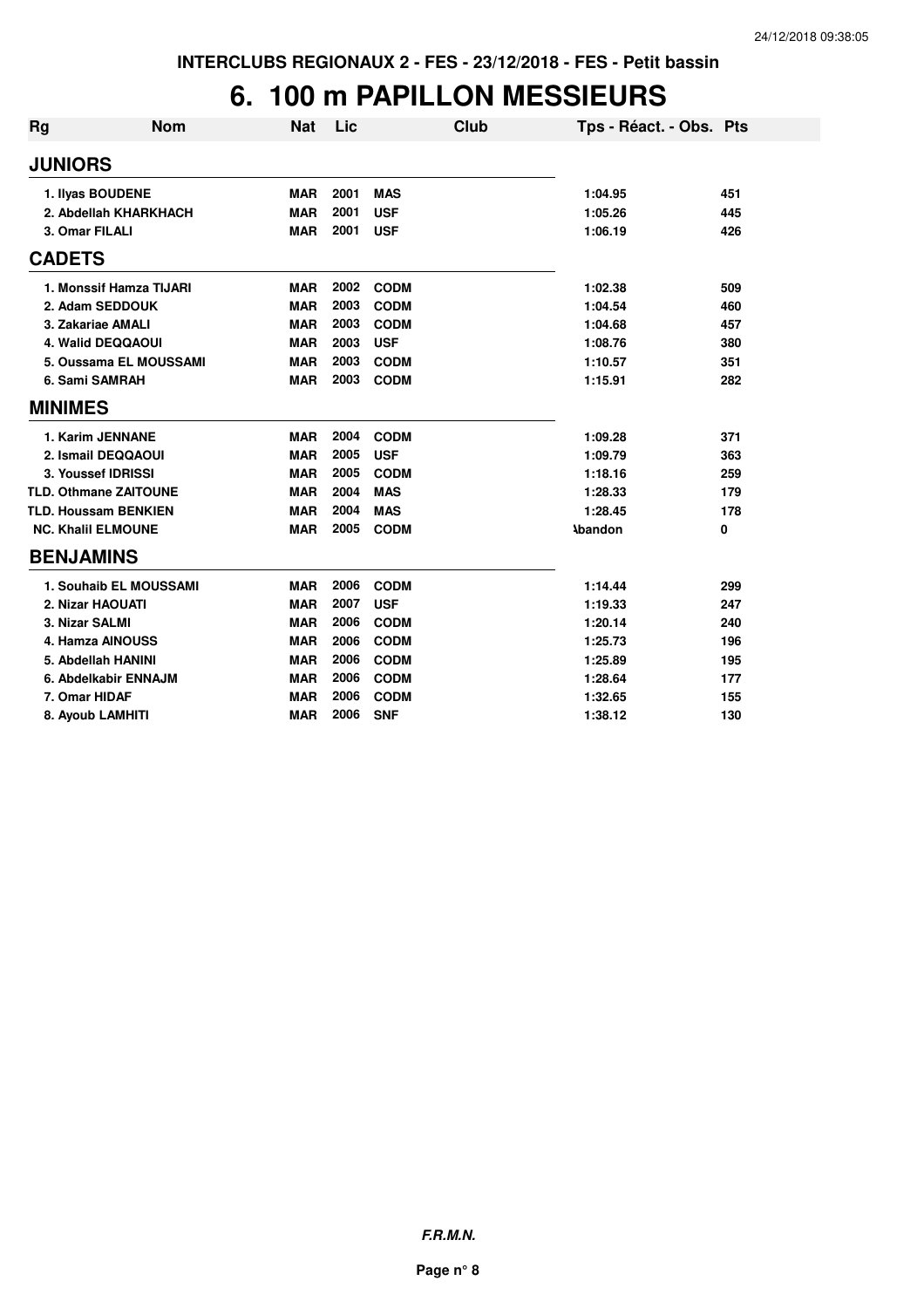# **7. 200 m 4 NAGES DAMES**

| <b>Rg</b><br><b>Nom</b>           | <b>Nat</b> | Lic  |             | Club | Tps - Réact. - Obs. Pts |     |
|-----------------------------------|------------|------|-------------|------|-------------------------|-----|
| <b>CADETS</b>                     |            |      |             |      |                         |     |
| 1. Hajar SABER                    | <b>MAR</b> | 2003 | <b>CODM</b> |      | 2:44.63                 | 449 |
| <b>MINIMES</b>                    |            |      |             |      |                         |     |
| 1. Nada DJEBLI                    | <b>MAR</b> | 2005 | <b>CODM</b> |      | 2:44.78                 | 448 |
| 2. Fatima Zahra LAKTATI           | <b>MAR</b> | 2004 | <b>MAS</b>  |      | 2:49.14                 | 414 |
| 3. Dina TOUZANI                   | <b>MAR</b> | 2005 | <b>CODM</b> |      | 2:49.63                 | 411 |
| 4. Rim RAHALI                     | <b>MAR</b> | 2005 | <b>CODM</b> |      | 2:51.58                 | 397 |
| 5. Meryem AIT BENALI              | <b>MAR</b> | 2004 | <b>CODM</b> |      | 2:53.05                 | 387 |
| 6. Aya OUFRID                     | <b>MAR</b> | 2005 | <b>CODM</b> |      | 2:56.38                 | 365 |
| <b>TLD. Marwa MHAMMEDI ALAOUI</b> | <b>MAR</b> | 2005 | <b>SNF</b>  |      | 3:24.81                 | 233 |
| <b>BENJAMINS</b>                  |            |      |             |      |                         |     |
| 1. Aya TABET                      | <b>MAR</b> | 2007 | <b>MCO</b>  |      | 3:01.53                 | 335 |
| 2. Rania BROUSS                   | <b>MAR</b> | 2007 | <b>CODM</b> |      | 3:03.41                 | 325 |
| 3. Malak LAHJOUJI                 | <b>MAR</b> | 2006 | <b>CODM</b> |      | 3:03.88                 | 322 |
| 4. Salma KADIRI HASSANI           | <b>MAR</b> | 2006 | <b>SNF</b>  |      | 3:06.97                 | 307 |
| 5. Jannat ADLI                    | <b>MAR</b> | 2007 | <b>MCO</b>  |      | 3:11.34                 | 286 |
| 6. Yassmine LAFDILI               | <b>MAR</b> | 2006 | <b>USF</b>  |      | 3:14.52                 | 272 |
| 7. Malak MANSOURI                 | <b>MAR</b> | 2007 | <b>SNF</b>  |      | 3:16.12                 | 266 |
| 8. Aya MERZOUK                    | <b>MAR</b> | 2007 | <b>MAS</b>  |      | 3:24.96                 | 233 |
| 9. Salma LAMHITI                  | <b>MAR</b> | 2006 | <b>SNF</b>  |      | 3:29.09                 | 219 |
| 10. Aicha ZOUARHI                 | <b>MAR</b> | 2006 | <b>MAS</b>  |      | 3:30.53                 | 215 |
| 11. Kenza BENNANI                 | <b>MAR</b> | 2006 | <b>MAS</b>  |      | 3:35.25                 | 201 |
| 12. Meryem Ayah ZOUITEN           | <b>MAR</b> | 2006 | <b>MAS</b>  |      | 3:44.27                 | 177 |
| <b>NC. Nour Elhouda MAHJOUB</b>   | <b>MAR</b> | 2007 | <b>UNO</b>  |      | Frf exc.                |     |
| NC. Aya JABRI                     | <b>MAR</b> | 2006 | <b>CODM</b> |      | Disqual.                | 0   |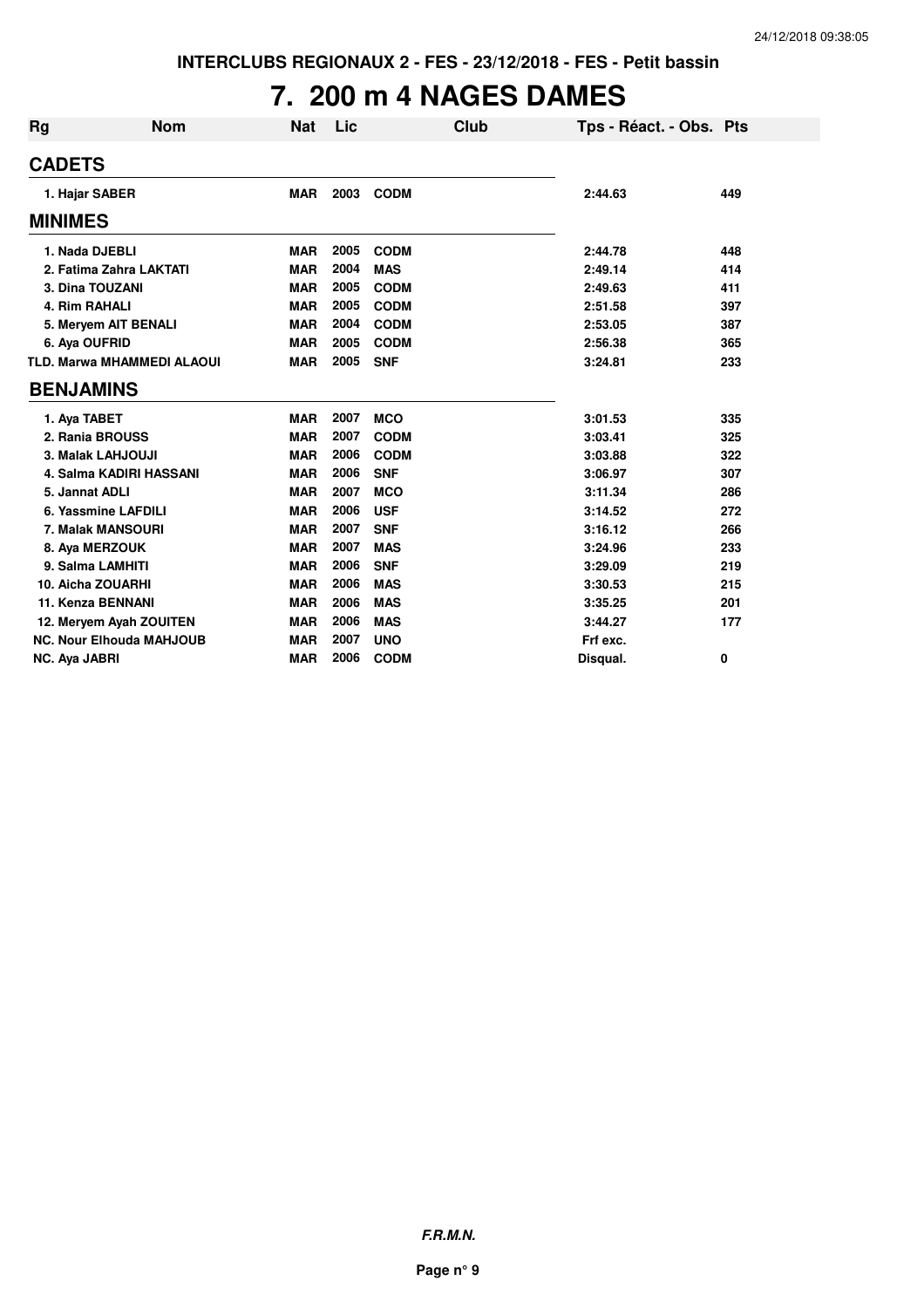## **8. 200 m 4 NAGES MESSIEURS**

| Rg                                   | <b>Nom</b>                         | <b>Nat</b>               | Lic          |                           | <b>Club</b> | Tps - Réact. - Obs. Pts |     |
|--------------------------------------|------------------------------------|--------------------------|--------------|---------------------------|-------------|-------------------------|-----|
| <b>SENIORS</b>                       |                                    |                          |              |                           |             |                         |     |
|                                      |                                    |                          | 1998         |                           |             |                         | 422 |
| 1. Khalil ISMAILI<br>2. Karim AMARTI |                                    | <b>MAR</b><br><b>MAR</b> | 1998         | <b>CODM</b><br><b>USF</b> |             | 2:32.35<br>2:38.52      | 375 |
| <b>JUNIORS</b>                       |                                    |                          |              |                           |             |                         |     |
|                                      |                                    |                          |              |                           |             |                         |     |
|                                      | 1. Abdeljabbar REGRAGUI            | <b>MAR</b>               | 2001         | <b>CODM</b>               |             | 2:13.70                 | 625 |
| 2. Omar FILALI                       |                                    | <b>MAR</b>               | 2001         | <b>USF</b>                |             | 2:29.79                 | 445 |
| 3. Hamza BENNOUNA                    |                                    | <b>MAR</b>               | 2000         | <b>USF</b>                |             | 2:29.83                 | 444 |
| <b>4. Driss BENCHEIKH</b>            |                                    | <b>MAR</b>               | 2001         | <b>USF</b>                |             | 2:34.02                 | 409 |
| <b>CADETS</b>                        |                                    |                          |              |                           |             |                         |     |
|                                      | 1. Monssif Hamza TIJARI            | <b>MAR</b>               | 2002         | <b>CODM</b>               |             | 2:23.69                 | 504 |
| 2. Zakariae AMALI                    |                                    | <b>MAR</b>               | 2003         | <b>CODM</b>               |             | 2:24.73                 | 493 |
| 3. Ayman MEFETTAR                    |                                    | <b>MAR</b>               | 2003         | <b>SNF</b>                |             | 2:29.97                 | 443 |
| 4. Adnane BENADADA                   |                                    | <b>MAR</b>               | 2003         | <b>SNF</b>                |             | 2:32.35                 | 422 |
|                                      | 5. Youssef KADIRI HASSANI          | <b>MAR</b>               | 2003         | <b>SNF</b>                |             | 2:38.11                 | 378 |
|                                      | 6. Oussama EL MOUSSAMI             | <b>MAR</b>               | 2003         | <b>CODM</b>               |             | 2:38.19                 | 377 |
| <b>7. Anass KEMMOUNE</b>             |                                    | <b>MAR</b>               | 2003         | <b>SNF</b>                |             | 2:42.71                 | 347 |
| 8. Walid RHZAL                       |                                    | <b>MAR</b>               | 2003         | <b>UNO</b>                |             | 2:43.12                 | 344 |
|                                      | 9. Aymane SIAHMED OUALI            | <b>MAR</b>               | 2002         | <b>SNF</b>                |             | 2:50.40                 | 302 |
| <b>10. Omar KHERCHOUCH</b>           |                                    | <b>MAR</b>               | 2003         | <b>U.S.O</b>              |             | 2:51.10                 | 298 |
| 11. Youssef SAIDI                    |                                    | <b>MAR</b>               | 2003         | <b>SNF</b>                |             | 2:55.31                 | 277 |
| <b>NC. Yasser ELMAMOUN</b>           |                                    | MAR                      | 2003         | <b>CODM</b>               |             | Frf n.d.                |     |
| <b>MINIMES</b>                       |                                    |                          |              |                           |             |                         |     |
| <b>1. Ali ESSARSARE</b>              |                                    | <b>MAR</b>               | 2005         | <b>CODM</b>               |             | 2:32.00                 | 425 |
|                                      | 2. Mohammed MOUISSE                | <b>MAR</b>               | 2004         | <b>USF</b>                |             | 2:32.55                 | 421 |
| 3. Ismail DEQQAOUI                   |                                    | <b>MAR</b>               | 2005         | <b>USF</b>                |             | 2:32.60                 | 420 |
|                                      | 4. Anas BOUHAMIDI ALAOUI           | <b>MAR</b>               | 2004         | <b>CODM</b>               |             | 2:37.80                 | 380 |
| 5. Soufiane AZFAR                    |                                    | <b>MAR</b>               | 2004         | <b>USF</b>                |             | 2:45.30                 | 331 |
| 6. Yasser OUARIACH                   |                                    | <b>MAR</b>               | 2005         | U.S.O                     |             | 2:46.43                 | 324 |
|                                      | 7. Ahmed Yassine SAIDI             | <b>MAR</b>               | 2004         | <b>UNO</b>                |             | 2:46.47                 | 324 |
| 8. Alae BOUARGANE                    |                                    | <b>MAR</b>               | 2005         | <b>CODM</b>               |             | 2:48.50                 | 312 |
|                                      | 9. Anass BOUABDELLAOUI             | <b>MAR</b>               | 2004         | <b>MCO</b>                |             | 2:58.98                 | 260 |
| 10. Salmane DKHISSI                  |                                    | MAR                      | 2004         | <b>USF</b>                |             | 3:00.13                 | 255 |
|                                      | <b>TLD. Adham Salah CHERRAK</b>    | <b>MAR</b>               | 2005         | <b>MCO</b>                |             | 3:07.84                 | 225 |
|                                      | <b>TLD. Abdessalam BEN KALTOUM</b> | <b>MAR</b>               | 2005<br>2005 | <b>USF</b>                |             | 3:08.28                 | 224 |
| <b>TLD. Taha HAMMANI</b>             |                                    | MAR                      |              | <b>USF</b>                |             | 3:11.32                 | 213 |
| <b>BENJAMINS</b>                     |                                    |                          |              |                           |             |                         |     |
|                                      | 1. Souhaib EL MOUSSAMI             | MAR                      | 2006         | <b>CODM</b>               |             | 2:41.45                 | 355 |
| 2. Adam LAMHITI                      |                                    | MAR                      | 2006         | <b>SNF</b>                |             | 2:44.20                 | 337 |
| 3. Amine RACHEK                      |                                    | MAR                      | 2006         | <b>CODM</b>               |             | 2:48.86                 | 310 |
| 4. Ziyad TIJARI                      |                                    | MAR                      | 2006         | <b>CODM</b>               |             | 2:50.53                 | 301 |
| 5. Nizar SALMI                       |                                    | MAR                      | 2006         | <b>CODM</b>               |             | 2:52.34                 | 292 |
| <b>6. Ali BENCHEKROUN</b>            |                                    | <b>MAR</b>               | 2006         | <b>USF</b>                |             | 2:55.15                 | 278 |
| 7. Abdellah HANINI                   |                                    | MAR                      | 2006         | <b>CODM</b>               |             | 2:56.12                 | 273 |
| 8. Omar HIDAF                        |                                    | MAR                      | 2006         | <b>CODM</b>               |             | 2:58.46                 | 263 |
| 9. Ziad MAHRACH                      |                                    | MAR                      | 2006         | <b>USF</b>                |             | 3:00.41                 | 254 |
| 10. Hamza AINOUSS                    |                                    | MAR                      | 2006         | <b>CODM</b>               |             | 3:02.47                 | 246 |
| 11. Rayane ADIANNA                   |                                    | MAR                      | 2007         | <b>SNF</b>                |             | 3:15.48                 | 200 |
|                                      | 12. Salaheddine KOJMANE            | MAR                      | 2006         | <b>CODM</b>               |             | 3:19.84                 | 187 |
| 13. Yahya FATEINE                    |                                    | <b>MAR</b>               | 2007         | <b>SNF</b>                |             | 3:20.58                 | 185 |
| 14. Adam ARFAQ                       |                                    | <b>MAR</b>               | 2006         | <b>MAS</b>                |             | 3:27.84                 | 166 |
| 15. Abdelilah NAJAH                  |                                    | <b>MAR</b>               | 2007         | <b>U.S.O</b>              |             | 3:27.90                 | 166 |
| 16. Rayan EL HILALI                  |                                    | <b>MAR</b>               | 2007         | <b>SNF</b>                |             | 3:28.03                 | 166 |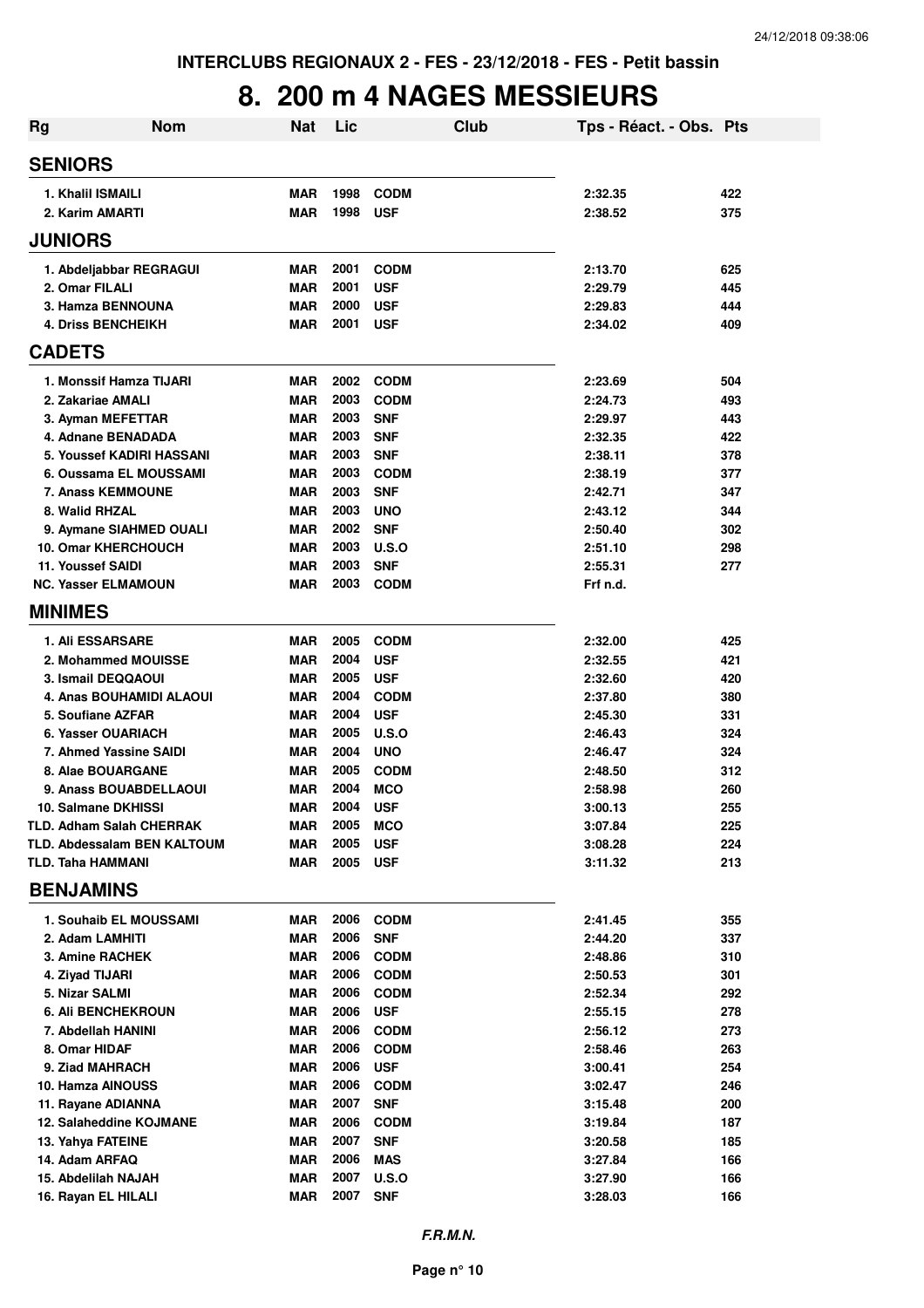### **8. 200 m 4 NAGES MESSIEURS**

| Rg                           | <b>Nom</b> | <b>Nat</b> | <b>Lic</b> |            | Club | Tps - Réact. - Obs. Pts |     |
|------------------------------|------------|------------|------------|------------|------|-------------------------|-----|
| <b>BENJAMINS</b>             |            |            |            |            |      |                         |     |
| 17. Youssef ZAKRI            |            | <b>MAR</b> | 2006 USF   |            |      | 3:32.30                 | 156 |
| <b>NC. Aymane TLEMCANI</b>   |            | <b>MAR</b> | 2006       | <b>DNF</b> |      | Frf n.d.                |     |
| NC. Mohammed Tayeb GHALLAB   |            | <b>MAR</b> | 2006 SNF   |            |      | Dsg VI                  | 0   |
| NC. Mohammed Yassine REMMANE |            | <b>MAR</b> | 2007       | <b>UNO</b> |      | Disqual.                | 0   |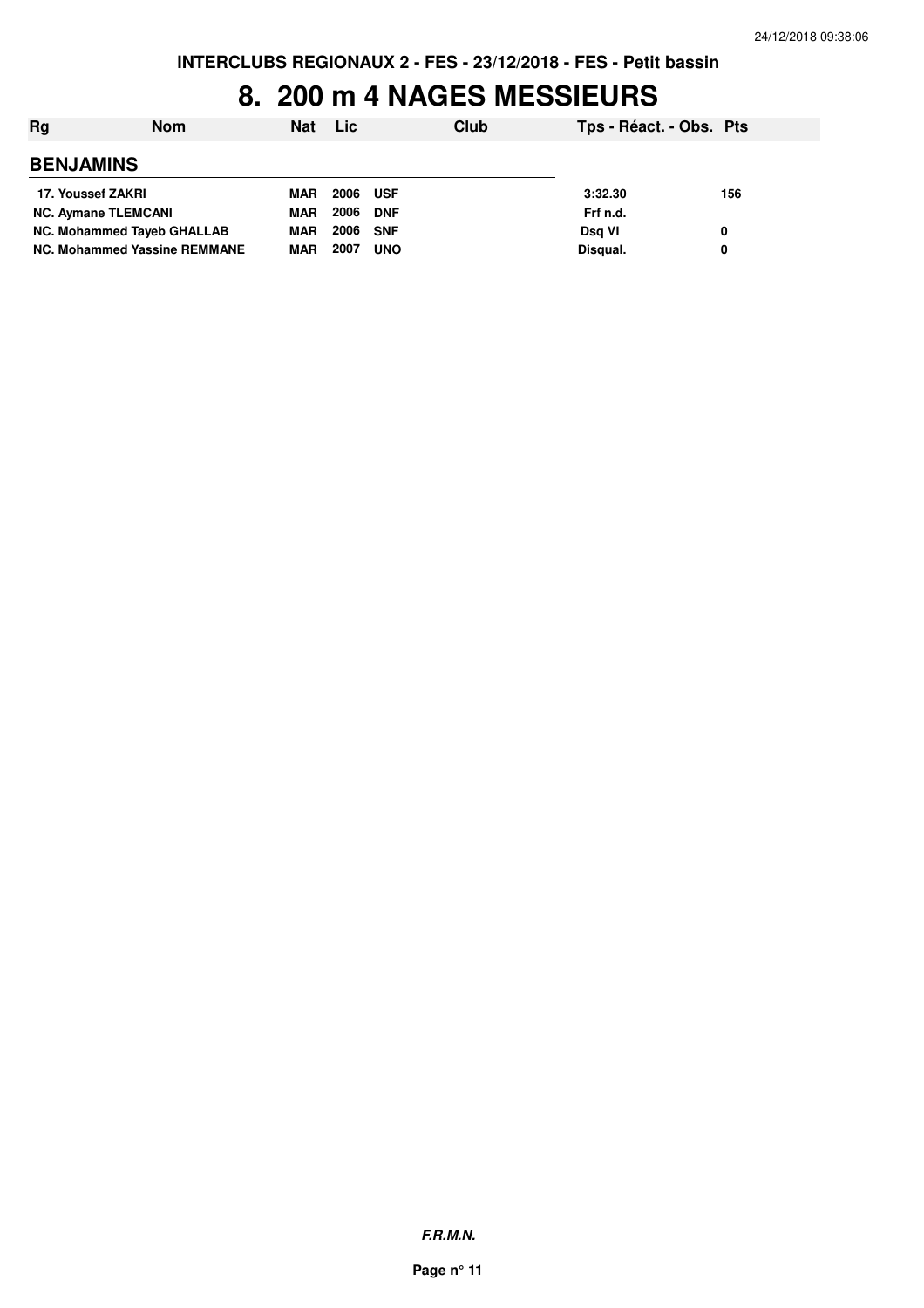## **9. 1500 m NAGE LIBRE DAMES**

| Rg               | <b>Nom</b> | <b>Nat</b> | <b>Lic</b> | Club | Tps - Réact. - Obs. Pts |     |
|------------------|------------|------------|------------|------|-------------------------|-----|
| <b>MINIMES</b>   |            |            |            |      |                         |     |
| 1. Malak LAMHITI |            | <b>MAR</b> | 2004 SNF   |      | 21:32.70                | 370 |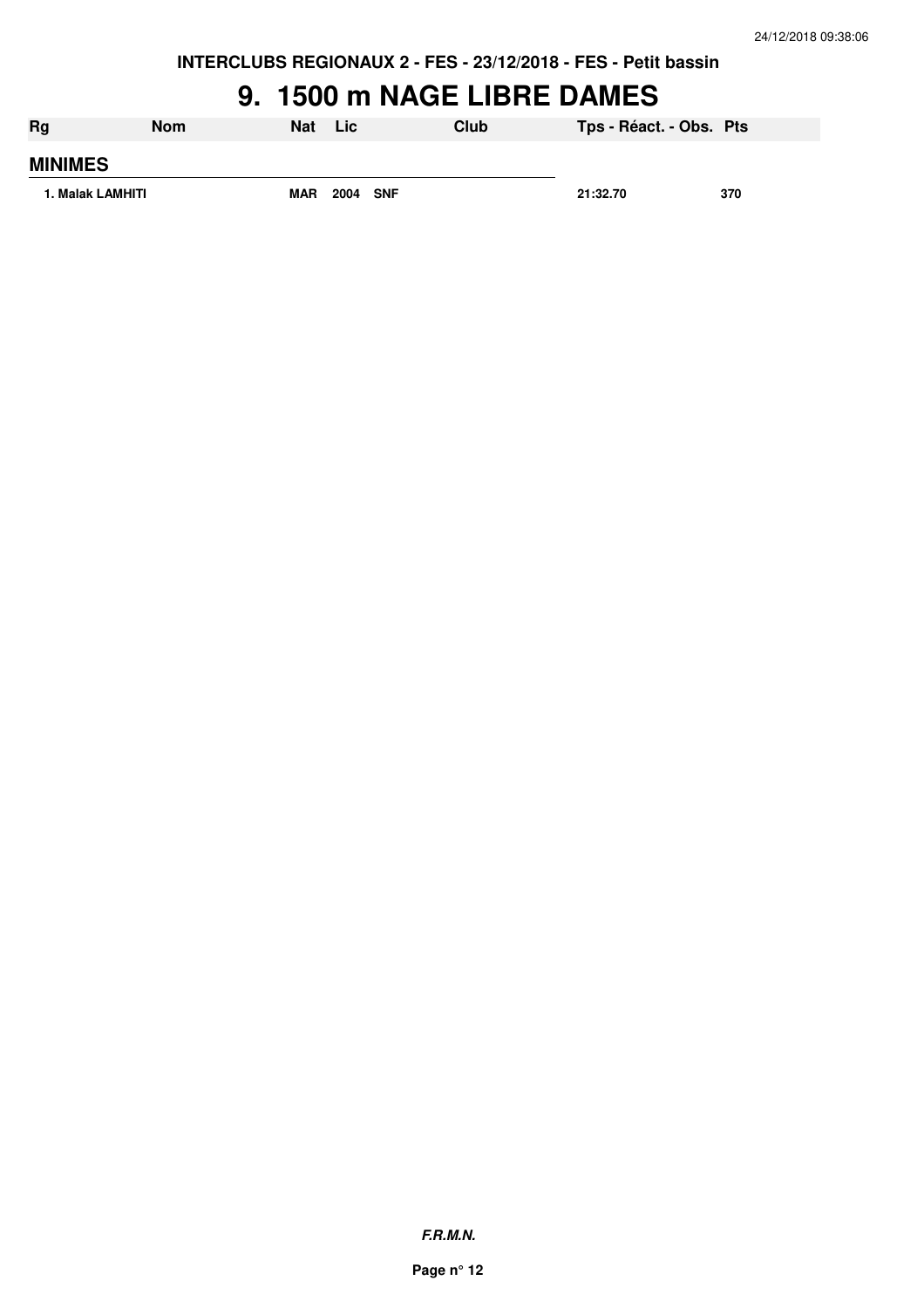## **10. 1500 m NAGE LIBRE MESSIEURS**

| Rg                         | <b>Nom</b>          | <b>Nat</b> | <b>Lic</b>          | Club | Tps - Réact. - Obs. Pts |     |
|----------------------------|---------------------|------------|---------------------|------|-------------------------|-----|
| <b>MINIMES</b>             |                     |            |                     |      |                         |     |
|                            | 1. Abdellah ESSONNI | <b>MAR</b> | 2004<br><b>CODM</b> |      | 19:13.09                | 431 |
| <b>NC. Othmane ZITOUNI</b> |                     | <b>MAR</b> | 2005<br><b>CODM</b> |      | <b>\bandon</b>          |     |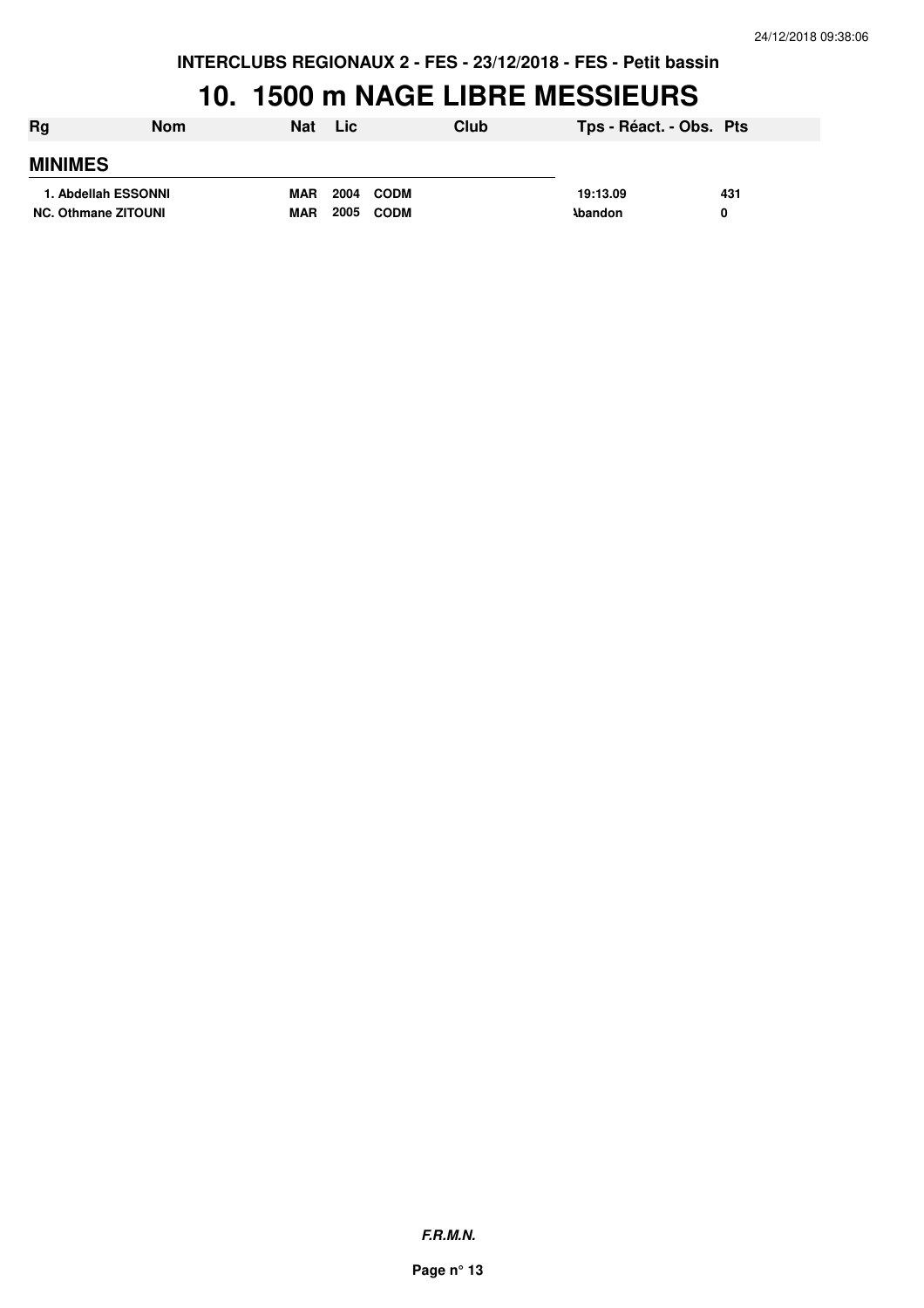## **11. 400 m NAGE LIBRE DAMES**

| Rg             | <b>Nom</b>                      | Nat        | Lic  | Club        | Tps - Réact. - Obs. Pts |     |
|----------------|---------------------------------|------------|------|-------------|-------------------------|-----|
| <b>CADETS</b>  |                                 |            |      |             |                         |     |
|                | 1. Hajar SABER                  | <b>MAR</b> | 2003 | <b>CODM</b> | 5:20.34                 | 412 |
|                | 2. Douae EL MOUJARRADE          | <b>MAR</b> | 2003 | <b>SNF</b>  | 5:29.86                 | 377 |
| <b>MINIMES</b> |                                 |            |      |             |                         |     |
|                | 1. Maroua LAISSAOUI             | <b>MAR</b> | 2004 | <b>CODM</b> | 5:08.88                 | 459 |
|                | 2. Fatima Zahra LAKTATI         | <b>MAR</b> | 2004 | <b>MAS</b>  | 5:17.02                 | 425 |
|                | 3. Rim IDRISSI ROCHI ISSI       | <b>MAR</b> | 2005 | <b>SNF</b>  | 5:17.17                 | 424 |
|                | 4. Rim RAHALI                   | <b>MAR</b> | 2005 | <b>CODM</b> | 5:18.04                 | 421 |
|                | 5. Meryem AIT BENALI            | <b>MAR</b> | 2004 | <b>CODM</b> | 5:19.68                 | 414 |
|                | 6. Dina TOUZANI                 | <b>MAR</b> | 2005 | <b>CODM</b> | 5:26.98                 | 387 |
|                | 7. Malak LAMHITI                | <b>MAR</b> | 2004 | <b>SNF</b>  | 5:28.86                 | 380 |
|                | 8. Aya OUFRID                   | <b>MAR</b> | 2005 | <b>CODM</b> | 5:31.26                 | 372 |
|                | 9. Lina TOUZANI                 | <b>MAR</b> | 2005 | <b>CODM</b> | 5:39.04                 | 347 |
|                | <b>BENJAMINS</b>                |            |      |             |                         |     |
|                | 1. Rania BROUSS                 | <b>MAR</b> | 2007 | <b>CODM</b> | 5:29.48                 | 378 |
|                | 2. Abir MAHSSOUNE               | <b>MAR</b> | 2006 | <b>CODM</b> | 5:30.84                 | 374 |
|                | 3. Marwa SMOUNI                 | <b>MAR</b> | 2007 | <b>CODM</b> | 5:37.66                 | 351 |
|                | <b>4. Wissal ELMARDI</b>        | <b>MAR</b> | 2006 | <b>CODM</b> | 5:39.55                 | 345 |
|                | 5. Aya JABRI                    | <b>MAR</b> | 2006 | <b>CODM</b> | 5:40.13                 | 344 |
|                | 6. Salma KADIRI HASSANI         | <b>MAR</b> | 2006 | <b>SNF</b>  | 5:41.49                 | 340 |
|                | 7. Malak LAHJOUJI               | <b>MAR</b> | 2006 | <b>CODM</b> | 5:48.87                 | 318 |
|                | 8. Hafsa STILI                  | <b>MAR</b> | 2007 | U.S.O       | 7:17.03                 | 162 |
|                | <b>NC. Nour Elhouda MAHJOUB</b> | <b>MAR</b> | 2007 | <b>UNO</b>  | Frf exc.                |     |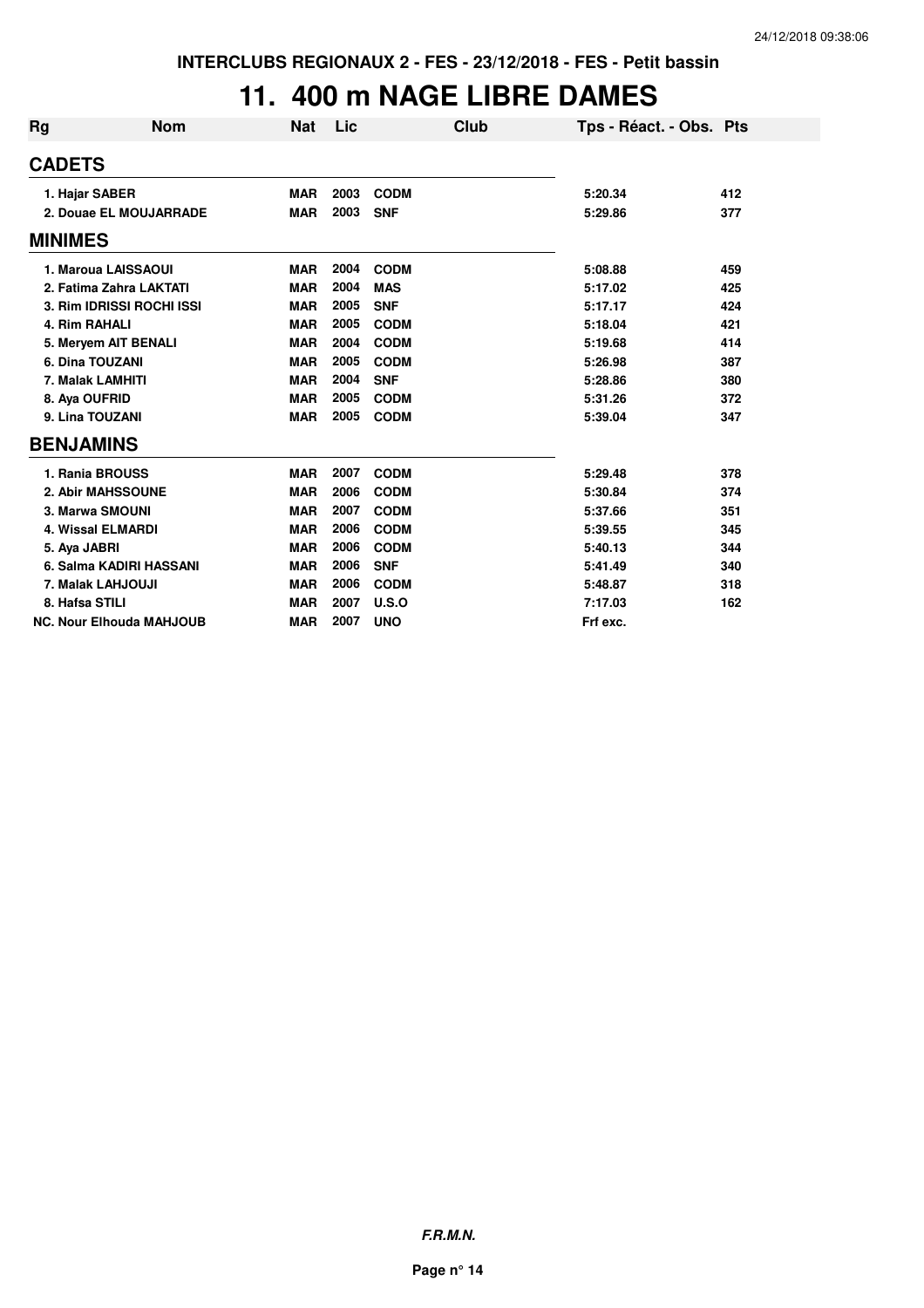## **12. 400 m NAGE LIBRE MESSIEURS**

| <b>Rg</b> | Nom                        | Nat        | Lic  | <b>Club</b> | Tps - Réact. - Obs. Pts |     |
|-----------|----------------------------|------------|------|-------------|-------------------------|-----|
|           | <b>JUNIORS</b>             |            |      |             |                         |     |
|           | 1. Ilyas BOUDENE           | <b>MAR</b> | 2001 | <b>MAS</b>  | 4:34.45                 | 515 |
|           | <b>CADETS</b>              |            |      |             |                         |     |
|           | 1. Adam SEDDOUK            | <b>MAR</b> | 2003 | <b>CODM</b> | 4:33.98                 | 518 |
|           | 2. Zakariae AMALI          | <b>MAR</b> | 2003 | <b>CODM</b> | 4:35.83                 | 507 |
|           | 3. Ayman MEFETTAR          | <b>MAR</b> | 2003 | <b>SNF</b>  | 4:58.88                 | 399 |
|           | <b>4. Anass KEMMOUNE</b>   | <b>MAR</b> | 2003 | <b>SNF</b>  | 4:59.51                 | 396 |
|           | 5. Youssef SAIDI           | <b>MAR</b> | 2003 | <b>SNF</b>  | 5:18.70                 | 329 |
|           | <b>NC. Yasser ELMAMOUN</b> | <b>MAR</b> | 2003 | <b>CODM</b> | Frf n.d.                |     |
|           | <b>NC. Sami SAMRAH</b>     | <b>MAR</b> | 2003 | <b>CODM</b> | <b>Abandon</b>          | 0   |
|           | <b>MINIMES</b>             |            |      |             |                         |     |
|           | 1. Ali ESSARSARE           | <b>MAR</b> | 2005 | <b>CODM</b> | 4:50.82                 | 433 |
|           | 2. Anas BOUHAMIDI ALAOUI   | <b>MAR</b> | 2004 | <b>CODM</b> | 4:52.73                 | 424 |
|           | 3. Ismail DEQQAOUI         | <b>MAR</b> | 2005 | <b>USF</b>  | 4:53.57                 | 421 |
|           | 4. Abdellah ESSONNI        | <b>MAR</b> | 2004 | <b>CODM</b> | 4:57.61                 | 404 |
|           | <b>5. Khalil ELMOUNE</b>   | <b>MAR</b> | 2005 | <b>CODM</b> | 5:09.17                 | 360 |
|           | 6. Ahmed Yassine SAIDI     | <b>MAR</b> | 2004 | <b>UNO</b>  | 5:12.66                 | 348 |
|           | 7. Saad YASSIRI            | <b>MAR</b> | 2005 | <b>USF</b>  | 5:15.80                 | 338 |
|           | 8. Soufiane AZFAR          | <b>MAR</b> | 2004 | <b>USF</b>  | 5:17.82                 | 332 |
|           | <b>BENJAMINS</b>           |            |      |             |                         |     |
|           | <b>1. Nizar HAOUATI</b>    | <b>MAR</b> | 2007 | <b>USF</b>  | 5:22.60                 | 317 |
|           | 2. Abdellah HANINI         | <b>MAR</b> | 2006 | <b>CODM</b> | 5:23.03                 | 316 |
|           | 3. Ziyad TIJARI            | <b>MAR</b> | 2006 | <b>CODM</b> | 5:23.38                 | 315 |
|           | 4. Adam LAMHITI            | <b>MAR</b> | 2006 | <b>SNF</b>  | 5:23.91                 | 313 |
|           | 5. Nizar SALMI             | <b>MAR</b> | 2006 | <b>CODM</b> | 5:24.04                 | 313 |
|           | 6. Mohammed Tayeb GHALLAB  | <b>MAR</b> | 2006 | <b>SNF</b>  | 5:28.02                 | 301 |
|           | 7. Omar HIDAF              | <b>MAR</b> | 2006 | <b>CODM</b> | 5:31.63                 | 292 |
|           | <b>8. Ali BENCHEKROUN</b>  | <b>MAR</b> | 2006 | <b>USF</b>  | 5:36.91                 | 278 |
|           | 9. Ziad MAHRACH            | <b>MAR</b> | 2006 | <b>USF</b>  | 5:48.28                 | 252 |
|           | 10. Rayane ADIANNA         | <b>MAR</b> | 2007 | <b>SNF</b>  | 5:55.95                 | 236 |
|           | <b>11. Karim BOUGHALEB</b> | <b>MAR</b> | 2006 | <b>SNF</b>  | 6:01.41                 | 225 |
|           | 12. Marwane EL HAOUAT      | <b>MAR</b> | 2006 | <b>SNF</b>  | 6:02.85                 | 223 |
|           | 13. El Mehdi ZOUHRI        | MAR        | 2006 | <b>UNO</b>  | 6:44.56                 | 160 |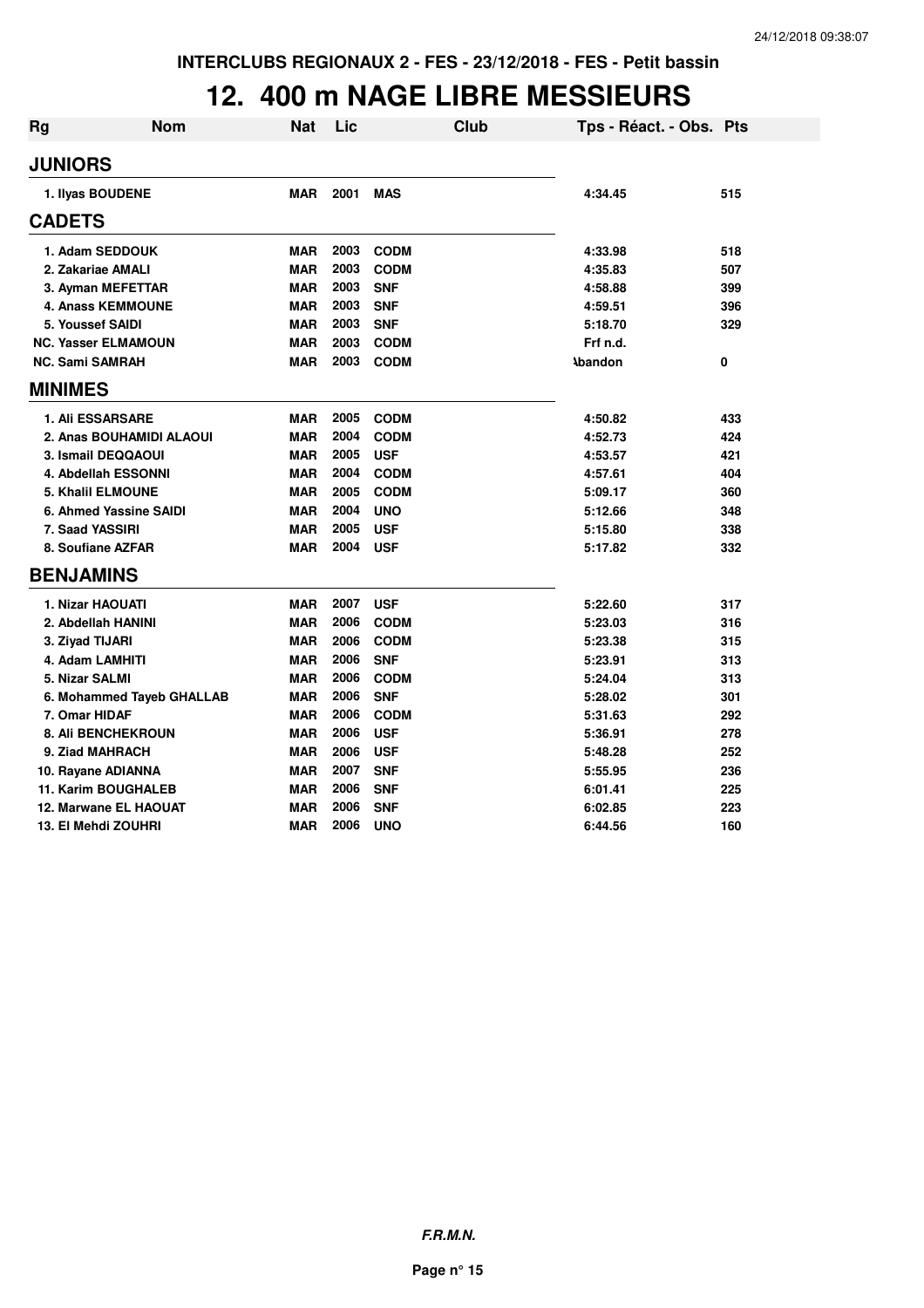# **13. 50 m DOS DAMES**

| <b>Rg</b> | <b>Nom</b>                                  | <b>Nat</b>        | Lic          |                           | <b>Club</b> | Tps - Réact. - Obs. Pts |            |
|-----------|---------------------------------------------|-------------------|--------------|---------------------------|-------------|-------------------------|------------|
|           | <b>CADETS</b>                               |                   |              |                           |             |                         |            |
|           | 1. Ayat Errahmane BELRHITI                  | MAR               | 2002         | MAS                       |             | 35.46                   | 444        |
|           | 2. Athar KHAZZAN                            | MAR               | 2003         | <b>CODM</b>               |             | 39.34                   | 325        |
|           | 3. Yassmine FADILA                          | <b>MAR</b>        | 2002         | <b>SNF</b>                |             | 40.48                   | 298        |
|           | 4. Lina EL MARJANI                          | <b>MAR</b>        | 2003         | <b>USF</b>                |             | 40.61                   | 295        |
|           | 5. Fatima Zahra HSSINOU                     | <b>MAR</b>        | 2003         | <b>USF</b>                |             | 41.00                   | 287        |
|           | 6. Zoubida BENJELLOUN                       | <b>MAR</b>        | 2003         | <b>USF</b>                |             | 42.14                   | 264        |
|           | 7. Batoul OURKAS                            | <b>MAR</b>        | 2003         | <b>SNF</b>                |             | 45.30                   | 213        |
|           | 8. Chaimae LAHIA                            | <b>MAR</b>        | 2003         | <b>USF</b>                |             | 45.40                   | 211        |
|           | <b>NC. Kawtar SAYARH</b>                    | <b>MAR</b>        | 2003         | <b>MAS</b>                |             | Dsq VI                  | 0          |
|           | <b>MINIMES</b>                              |                   |              |                           |             |                         |            |
|           | 1. Doha TABERKANT                           | <b>MAR</b>        | 2004         | <b>SNF</b>                |             | 34.92                   | 465        |
|           | 2. Maroua LAISSAOUI                         | MAR               | 2004         | <b>CODM</b>               |             | 35.79                   | 432        |
|           | 3. Aya OUFRID                               | <b>MAR</b>        | 2005         | <b>CODM</b>               |             | 36.07                   | 422        |
|           | 4. Basma KADI                               | MAR               | 2004         | <b>CODM</b>               |             | 36.14                   | 419        |
|           | 5. Malak DARKAOUI                           | MAR               | 2005         | <b>CODM</b>               |             | 36.35                   | 412        |
|           | 6. Dina TOUZANI                             | <b>MAR</b>        | 2005         | <b>CODM</b>               |             | 36.58                   | 404        |
|           | 7. Nada DJEBLI                              | <b>MAR</b>        | 2005         | <b>CODM</b>               |             | 37.40                   | 378        |
|           | 8. Lina TOUZANI                             | MAR               | 2005         | <b>CODM</b>               |             | 37.76                   | 368        |
|           | 9. Chahd ALAMI                              | MAR               | 2004         | <b>SNF</b>                |             | 37.77                   | 367        |
|           | 10. Aya FILALI                              | MAR               | 2004         | <b>MAS</b>                |             | 39.47                   | 322        |
|           | 11. Wiam BAQARROU                           | MAR               | 2004         | <b>CODM</b>               |             | 40.76                   | 292        |
|           | 12. Marwa MHAMMEDI ALAOUI                   | MAR               | 2005<br>2005 | <b>SNF</b><br><b>SNF</b>  |             | 43.63                   | 238        |
|           | 13. Lina MOJAB<br>14. Amira MZOUGHI         | MAR<br>MAR        | 2005         | <b>USF</b>                |             | 44.85<br>45.70          | 219<br>207 |
|           | <b>15. Yasmine BOUGHALEB</b>                | MAR               | 2004         | <b>SNF</b>                |             | 46.97                   | 191        |
|           | <b>TLD. Malak NGUERI</b>                    | MAR               | 2005         | <b>MAS</b>                |             | 48.09                   | 178        |
|           | <b>TLD. Aya EL HAMDANI</b>                  | MAR               | 2005         | <b>MAS</b>                |             | 48.59                   | 172        |
|           | <b>TLD. Malak TRICHA</b>                    | MAR               | 2004         | <b>USF</b>                |             | 52.77                   | 134        |
|           | <b>BENJAMINS</b>                            |                   |              |                           |             |                         |            |
|           |                                             |                   |              |                           |             |                         |            |
|           | 1. Marwa SMOUNI                             | <b>MAR</b>        | 2007         | <b>CODM</b>               |             | 37.40                   | 378        |
|           | 2. Rania BROUSS                             | MAR               | 2007         | <b>CODM</b>               |             | 39.67                   | 317        |
|           | 3. Meryem ABOUTNI<br>4. Rhita EL BOURAKKADI | MAR               | 2007         | <b>MCO</b>                |             | 40.31                   | 302        |
|           | 5. Malak SEFFAF                             | MAR<br><b>MAR</b> | 2007<br>2006 | <b>SNF</b><br><b>CODM</b> |             | 40.71<br>41.21          | 293<br>283 |
|           | 6. Khadija GHAMEL                           | <b>MAR</b>        | 2007         | <b>SNF</b>                |             | 41.58                   | 275        |
|           | 7. Fatima Zahra NAJAH                       | MAR               | 2006         | <b>U.S.O</b>              |             | 41.77                   | 271        |
|           | 8. Zineb BOULMAN                            | <b>MAR</b>        | 2006         | <b>MAS</b>                |             | 41.82                   | 271        |
|           | 9. Fatima Zahra YOUNES                      | <b>MAR</b>        | 2007         | <b>U.S.O</b>              |             | 42.21                   | 263        |
|           | 10. Asmae KRIBII                            | <b>MAR</b>        | 2006         | <b>MCO</b>                |             | 42.28                   | 262        |
|           | 11. Ikram HAMZIA                            | <b>MAR</b>        | 2006         | <b>CODM</b>               |             | 42.44                   | 259        |
|           | 12. Ghita JENNANE                           | <b>MAR</b>        | 2006         | <b>CODM</b>               |             | 43.02                   | 248        |
|           | 13. Ouiam CHETOUANE                         | <b>MAR</b>        | 2007         | <b>U.S.O</b>              |             | 43.78                   | 236        |
|           | 14. Ikrame NABIL                            | <b>MAR</b>        | 2007         | <b>SNF</b>                |             | 43.80                   | 235        |
|           | <b>15. Abir LAAROUSSI</b>                   | <b>MAR</b>        | 2007         | <b>MCO</b>                |             | 44.26                   | 228        |
|           | 16. Zainab OUALI                            | <b>MAR</b>        | 2006         | <b>CAT</b>                |             | 46.44                   | 197        |
|           | 17. Aya MAAMRI                              | <b>MAR</b>        | 2006         | <b>MCO</b>                |             | 47.20                   | 188        |
|           | 18. Meryem Ayah ZOUITEN                     | <b>MAR</b>        | 2006         | <b>MAS</b>                |             | 47.41                   | 185        |
|           | 19. Chada BENBRAHIM                         | <b>MAR</b>        | 2007         | <b>MAS</b>                |             | 47.59                   | 183        |
|           | 20. Salma LAAROUSSI                         | <b>MAR</b>        | 2006         | <b>MCO</b>                |             | 47.67                   | 182        |
|           | 21. Marwa GHARBI                            | <b>MAR</b>        | 2006         | <b>USF</b>                |             | 47.93                   | 180        |
|           | 22. May GHARBI                              | <b>MAR</b>        | 2006         | <b>USF</b>                |             | 47.98                   | 179        |
|           | 23. Hafsa STILI                             | <b>MAR</b>        | 2007         | <b>U.S.O</b>              |             | 48.94                   | 169        |
|           | 24. Laila BELAOULA                          | <b>MAR</b>        | 2007         | <b>SNF</b>                |             | 49.01                   | 168        |
|           | 25. Kanza MARRAKCHI BENAZZOUZ               | <b>MAR</b>        | 2007         | <b>USF</b>                |             | 52.60                   | 136        |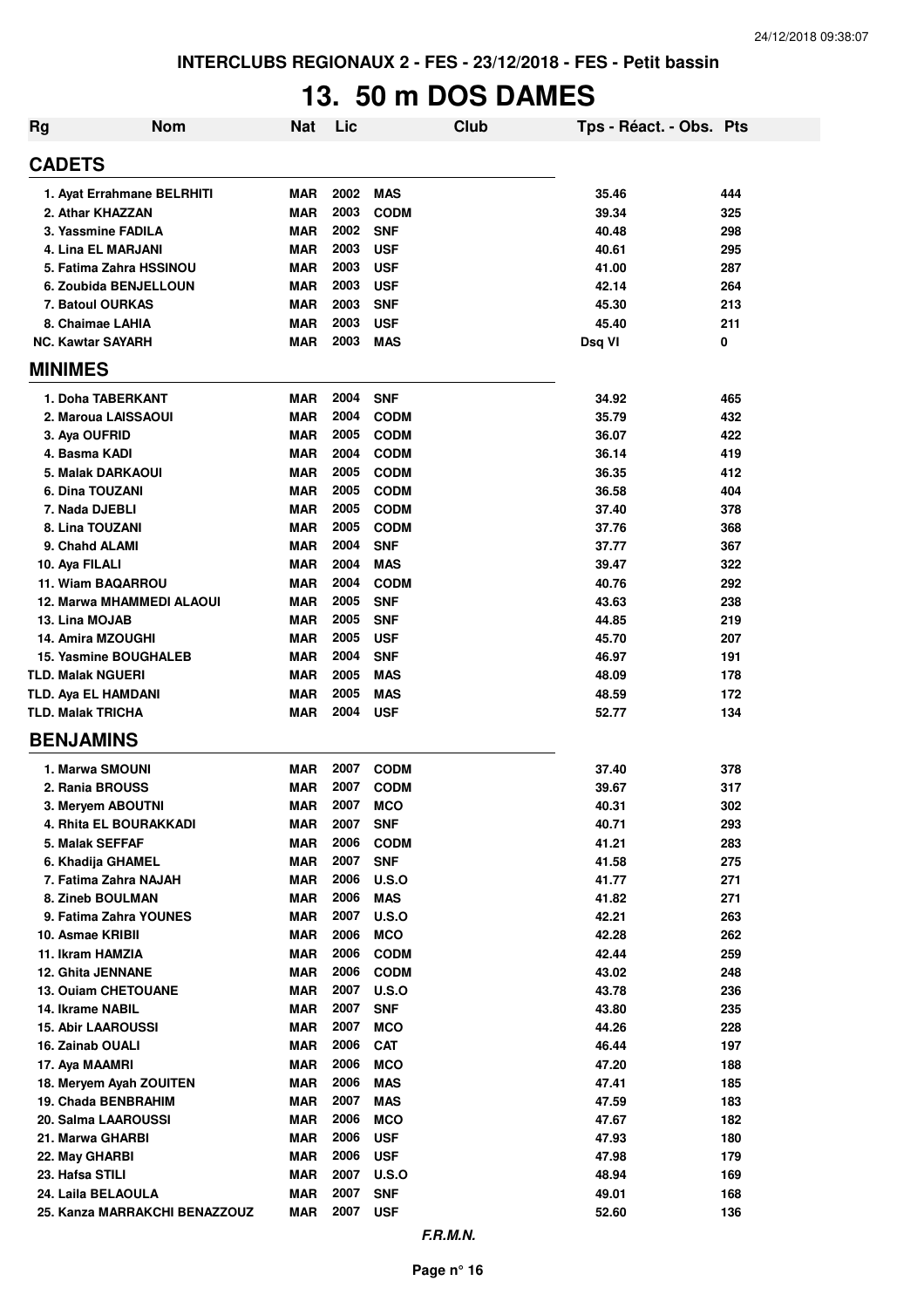# **13. 50 m DOS DAMES**

| Rg                          | <b>Nom</b>                      | <b>Nat</b> | <b>Lic</b> |            | Club | Tps - Réact. - Obs. Pts |     |
|-----------------------------|---------------------------------|------------|------------|------------|------|-------------------------|-----|
| <b>BENJAMINS</b>            |                                 |            |            |            |      |                         |     |
| 26. Assya EL HAJOUJI        |                                 | <b>MAR</b> | 2007       | <b>USF</b> |      | 55.30                   | 117 |
| 27. Rihab HACHIK            |                                 | <b>MAR</b> | 2007       | <b>USF</b> |      | 56.70                   | 108 |
| 28. Salma NEQQAZ            |                                 | <b>MAR</b> | 2007       | <b>USF</b> |      | 57.72                   | 103 |
|                             | <b>NC. Nour Elhouda MAHJOUB</b> | <b>MAR</b> | 2007       | <b>UNO</b> |      | Frf exc.                |     |
| <b>NC. Lina KASSOU</b>      |                                 | <b>MAR</b> | 2007       | <b>MAS</b> |      | Frf n.d.                |     |
| <b>NC. Kenza BENNANI</b>    |                                 | <b>MAR</b> | 2006       | <b>MAS</b> |      | Dsg VI                  | 0   |
| <b>NC. Rania TAHI</b>       |                                 | <b>MAR</b> | 2006       | <b>MCO</b> |      | Dsg VI                  | 0   |
| <b>NC. Ghita NAOUI</b>      |                                 | <b>MAR</b> | 2007       | <b>SNF</b> |      | Dsg VI                  | 0   |
| <b>NC. Yassmine LAFDILI</b> |                                 | <b>MAR</b> | 2006       | <b>USF</b> |      | Dsg VI                  | 0   |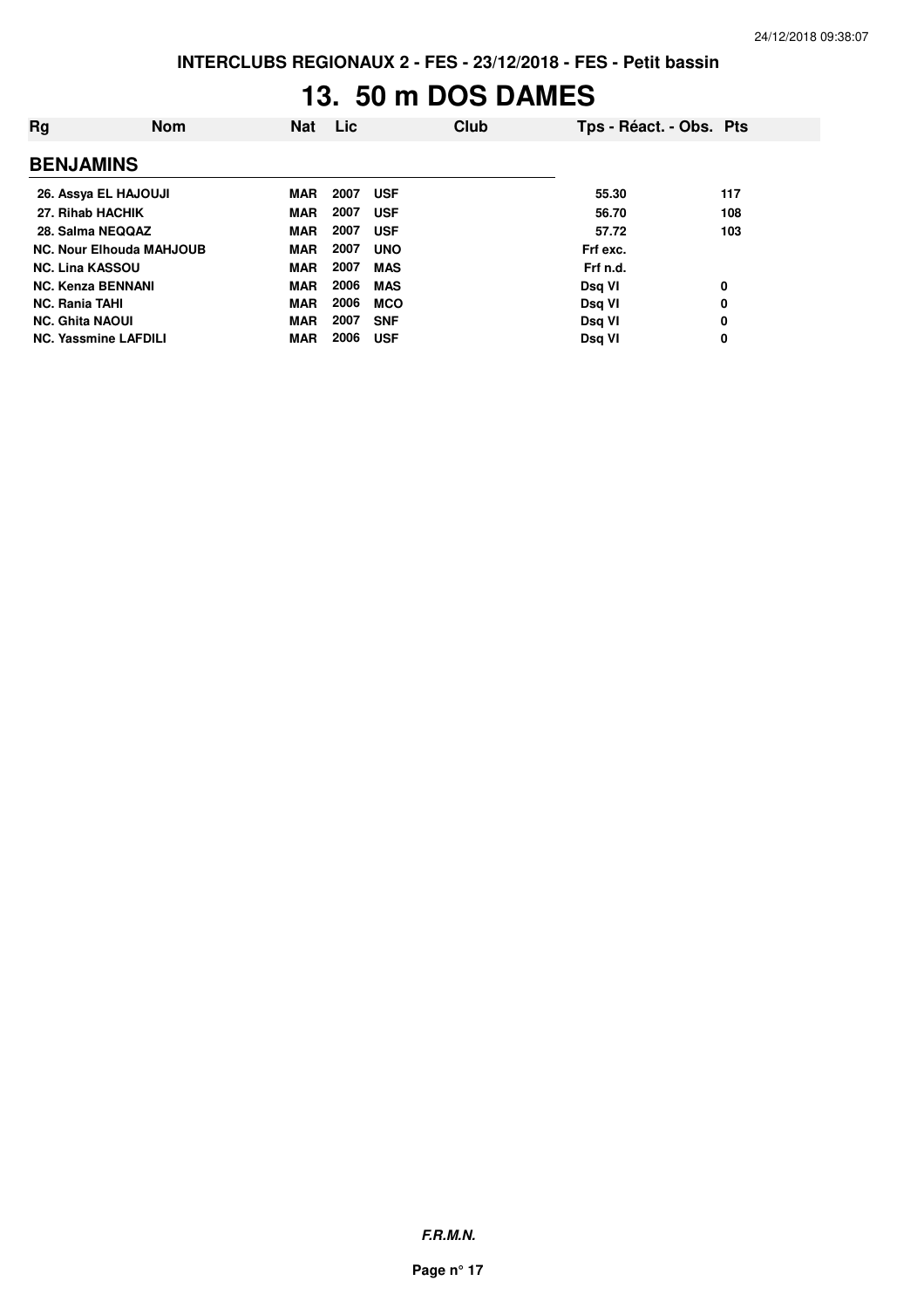# **14. 50 m DOS MESSIEURS**

| <b>Rg</b>               | <b>Nom</b>                              | <b>Nat</b>               | Lic          |                          | <b>Club</b> | Tps - Réact. - Obs. Pts |            |
|-------------------------|-----------------------------------------|--------------------------|--------------|--------------------------|-------------|-------------------------|------------|
| <b>SENIORS</b>          |                                         |                          |              |                          |             |                         |            |
|                         | 1. Karim AMARTI                         | MAR                      | 1998         | <b>USF</b>               |             | 31.10                   | 462        |
|                         | 2. Khalil ISMAILI                       | <b>MAR</b>               | 1998         | <b>CODM</b>              |             | 34.46                   | 339        |
|                         | <b>NC. Souhail HAMOUCHANE</b>           | MAR                      | 1997         | <b>CODM</b>              |             | Frf n.d.                |            |
| <b>JUNIORS</b>          |                                         |                          |              |                          |             |                         |            |
|                         | 1. Abdeljabbar REGRAGUI                 | <b>MAR</b>               | 2001         | <b>CODM</b>              |             | 27.81                   | 646        |
|                         | 2. Omar FILALI                          | <b>MAR</b>               | 2001         | <b>USF</b>               |             | 30.39                   | 495        |
|                         | <b>3. Driss BENCHEIKH</b>               | <b>MAR</b>               | 2001         | <b>USF</b>               |             | 30.85                   | 473        |
|                         | 4. Abdellah KHARKHACH                   | MAR                      | 2001         | <b>USF</b>               |             | 33.64                   | 365        |
| <b>CADETS</b>           |                                         |                          |              |                          |             |                         |            |
|                         | 1. Adam SEDDOUK                         | <b>MAR</b>               | 2003         | <b>CODM</b>              |             | 30.42                   | 493        |
|                         | 2. Ismail EL HAMOUMI                    | <b>MAR</b>               | 2002         | <b>USF</b>               |             | 32.29                   | 412        |
|                         | 3. Walid RHZAL                          | <b>MAR</b>               | 2003         | <b>UNO</b>               |             | 32.91                   | 389        |
|                         | 4. Mohammed Amine CHETOUANE             | <b>MAR</b>               | 2003         | <b>UNO</b>               |             | 33.05                   | 385        |
|                         | <b>5. Anass KEMMOUNE</b>                | <b>MAR</b>               | 2003         | <b>SNF</b>               |             | 34.02                   | 353        |
|                         | 6. Oussama EL MOUSSAMI                  | <b>MAR</b>               | 2003         | <b>CODM</b>              |             | 34.46                   | 339        |
|                         | 7. Aymane SIAHMED OUALI                 | <b>MAR</b>               | 2002         | <b>SNF</b>               |             | 34.57                   | 336        |
|                         | 8. Zakaria NAJAH                        | <b>MAR</b>               | 2003         | U.S.O                    |             | 36.65                   | 282        |
|                         | 9. Mehdi CHEHLAFI                       | <b>MAR</b>               | 2003         | U.S.O                    |             | 39.33                   | 228        |
|                         | <b>NC. Alae Eddine RAFTANI</b>          | <b>MAR</b>               | 2003         | <b>SNF</b>               |             | Frf exc.                |            |
| <b>MINIMES</b>          |                                         |                          |              |                          |             |                         |            |
|                         | 1. Nouh ZAROUKI                         | <b>MAR</b>               | 2005         | <b>UNO</b>               |             | 31.84                   | 430        |
|                         | 2. Mohammed MOUISSE                     | <b>MAR</b>               | 2004         | <b>USF</b>               |             | 32.27                   | 413        |
|                         | 3. Youssef IDRISSI                      | <b>MAR</b>               | 2005         | <b>CODM</b>              |             | 33.87                   | 357        |
|                         | <b>4. Ali SAADOUN</b>                   | <b>MAR</b>               | 2005         | <b>CODM</b>              |             | 33.91                   | 356        |
|                         | 5. Soufiane AZFAR                       | <b>MAR</b>               | 2004         | <b>USF</b>               |             | 34.27                   | 345        |
|                         | 6. Saad YASSIRI                         | <b>MAR</b>               | 2005         | <b>USF</b>               |             | 34.57                   | 336        |
|                         | 7. Alae BOUARGANE                       | <b>MAR</b>               | 2005         | <b>CODM</b>              |             | 35.61                   | 307        |
|                         | 8. Ilyas CHEKKORI<br>9. Houssam BENKIEN | <b>MAR</b>               | 2004<br>2004 | <b>SNF</b>               |             | 36.78                   | 279        |
|                         | <b>10. Othmane ZAITOUNE</b>             | <b>MAR</b><br><b>MAR</b> | 2004         | <b>MAS</b><br><b>MAS</b> |             | 37.57<br>37.76          | 262<br>258 |
|                         | 11. Mohamed Rayhane BENNANI             | <b>MAR</b>               | 2005         | <b>DNF</b>               |             | 37.92                   | 254        |
|                         | 12. Mohamed Salah Eddine RAHHOU         | MAR                      | 2005         | <b>UNO</b>               |             | 38.13                   | 250        |
|                         | 13. Abdessalam BEN KALTOUM              | <b>MAR</b>               | 2005         | <b>USF</b>               |             | 39.33                   | 228        |
|                         | <b>14. Yassine MAKNASSI SALIME</b>      | <b>MAR</b>               | 2004         | MAS                      |             | 39.96                   | 217        |
|                         | <b>15. Mohamed Youssef EL MANSOURI</b>  | <b>MAR</b>               | 2004         | <b>SNF</b>               |             | 40.66                   | 206        |
|                         | 16. Othmane IRZI                        | <b>MAR</b>               | 2005         | <b>SNF</b>               |             | 41.29                   | 197        |
|                         | 17. Boubker SAYARH                      | <b>MAR</b>               | 2005         | <b>MAS</b>               |             | 42.10                   | 186        |
|                         | 18. Mohammed Yassine RHALOUSSI          | <b>MAR</b>               | 2005         | <b>U.S.O</b>             |             | 42.46                   | 181        |
|                         | 19. Aymane NASSIRI                      | <b>MAR</b>               | 2004         | <b>UNO</b>               |             | 43.06                   | 174        |
| <b>TLD. AII TOUIJAR</b> |                                         | <b>MAR</b>               | 2005         | <b>SNF</b>               |             | 45.19                   | 150        |
|                         | <b>TLD. Iliass ARFAOUI</b>              | <b>MAR</b>               | 2005         | <b>U.S.O</b>             |             | 57.75                   | 72         |
|                         | <b>TLD. Malek MZOUGHI</b>               | <b>MAR</b>               | 2004         | <b>USF</b>               |             | 1:03.42                 | 54         |
|                         | <b>BENJAMINS</b>                        |                          |              |                          |             |                         |            |
|                         | 1. Mohammed Tayeb GHALLAB               | MAR                      | 2006         | <b>SNF</b>               |             | 35.01                   | 323        |
|                         | 2. Amine RACHEK                         | MAR                      | 2006         | <b>CODM</b>              |             | 37.52                   | 263        |
|                         | 3. Ziyad TIJARI                         | <b>MAR</b>               | 2006         | <b>CODM</b>              |             | 38.09                   | 251        |
|                         | 4. Ahmed LAISSAOUI                      | <b>MAR</b>               | 2007         | <b>CODM</b>              |             | 38.22                   | 248        |
|                         | 5. Aymane TLEMCANI                      | <b>MAR</b>               | 2006         | <b>DNF</b>               |             | 40.84                   | 204        |
|                         | 6. Hamza AINOUSS                        | <b>MAR</b>               | 2006         | <b>CODM</b>              |             | 41.09                   | 200        |
|                         | 7. Abdelkabir ENNAJM                    | <b>MAR</b>               | 2006         | <b>CODM</b>              |             | 41.73                   | 191        |
|                         | 8. Karim BOUGHALEB                      | <b>MAR</b>               | 2006         | <b>SNF</b>               |             | 42.35                   | 182        |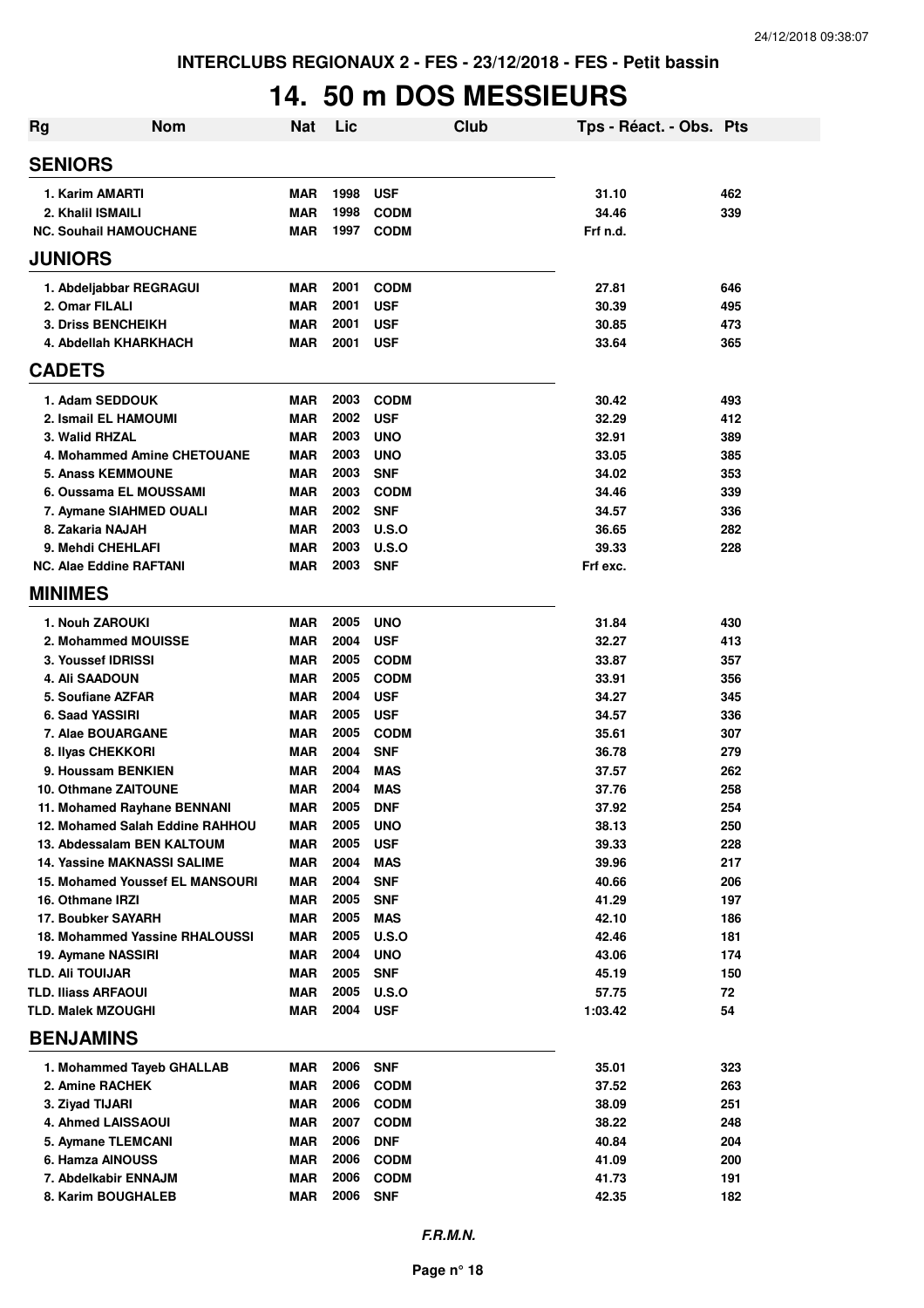## **14. 50 m DOS MESSIEURS**

| <b>Rg</b>        | <b>Nom</b>                          | <b>Nat</b> | Lic  | Club        | Tps - Réact. - Obs. Pts |     |
|------------------|-------------------------------------|------------|------|-------------|-------------------------|-----|
| <b>BENJAMINS</b> |                                     |            |      |             |                         |     |
|                  | 9. Yahya FATEINE                    | <b>MAR</b> | 2007 | <b>SNF</b>  | 42.63                   | 179 |
|                  | 10. El Mehdi ZOUHRI                 | <b>MAR</b> | 2006 | <b>UNO</b>  | 43.96                   | 163 |
|                  | 11. Ahmed Khalil RBII               | <b>MAR</b> | 2006 | <b>USF</b>  | 44.32                   | 159 |
|                  | <b>12. Badr CHEHLAFI</b>            | <b>MAR</b> | 2007 | U.S.O       | 44.41                   | 158 |
|                  | <b>13. Mohammed ELAANNOUNI</b>      | <b>MAR</b> | 2007 | <b>USF</b>  | 44.58                   | 156 |
|                  | <b>14. Mohamed Amine GUETTAB</b>    | <b>MAR</b> | 2006 | <b>SNF</b>  | 44.67                   | 155 |
|                  | <b>15. Mohammed Yassine REMMANE</b> | <b>MAR</b> | 2007 | <b>UNO</b>  | 44.82                   | 154 |
|                  | 16. Logmane FASSI FIHRI             | <b>MAR</b> | 2006 | <b>MAS</b>  | 45.05                   | 152 |
|                  | 17. Salaheddine KOJMANE             | <b>MAR</b> | 2006 | <b>CODM</b> | 45.61                   | 146 |
| 18. Sami BENALI  |                                     | <b>MAR</b> | 2007 | <b>USF</b>  | 45.78                   | 144 |
|                  | 19. Abdellah RAJOUANI               | <b>MAR</b> | 2007 | <b>USF</b>  | 46.48                   | 138 |
|                  | 20. Youssef ZAKRI                   | <b>MAR</b> | 2006 | <b>USF</b>  | 46.74                   | 136 |
| 21. Zakarya RADI |                                     | <b>MAR</b> | 2006 | <b>DNF</b>  | 46.83                   | 135 |
|                  | 22. El Ghali MEKOUAR                | <b>MAR</b> | 2007 | <b>SNF</b>  | 48.26                   | 123 |
|                  | 23. Amine BENMANSOUR                | <b>MAR</b> | 2006 | <b>DNF</b>  | 50.31                   | 109 |
|                  | 24. Yassine BENJELLOUN              | <b>MAR</b> | 2006 | <b>USF</b>  | 51.19                   | 103 |
|                  | 25. Mohammed Yassine AMAMOU         | <b>MAR</b> | 2007 | <b>USF</b>  | 51.38                   | 102 |
|                  | 26. Mohamed Sami EL MARJANI         | <b>MAR</b> | 2007 | <b>USF</b>  | 55.04                   | 83  |
|                  | 27. Mohammed Yasser KISSI           | <b>MAR</b> | 2007 | U.S.O       | 58.70                   | 68  |
|                  | 28. Amine CHATER                    | <b>MAR</b> | 2007 | U.S.O       | 1:01.85                 | 58  |
|                  | 29. Abdelkrim RAIS                  | <b>MAR</b> | 2007 | <b>USF</b>  | 1:12.55                 | 36  |
|                  | <b>NC. Adam Othmane HAMDAOUI</b>    | <b>MAR</b> | 2006 | <b>MCO</b>  | Frf exc.                |     |
|                  | <b>NC. Yassine EL HASKOURI</b>      | <b>MAR</b> | 2007 | <b>USF</b>  | Frf n.d.                |     |
|                  | <b>NC. Ali BOULAYOUNE</b>           | <b>MAR</b> | 2006 | U.S.O       | Frf n.d.                |     |
|                  | <b>NC. Mohammed MANSOURI</b>        | <b>MAR</b> | 2006 | <b>SNF</b>  | Dsq FD                  | 0   |
|                  | <b>NC. Mehdi BEN CHEIKH</b>         | <b>MAR</b> | 2007 | <b>USF</b>  | Dsg VI                  | 0   |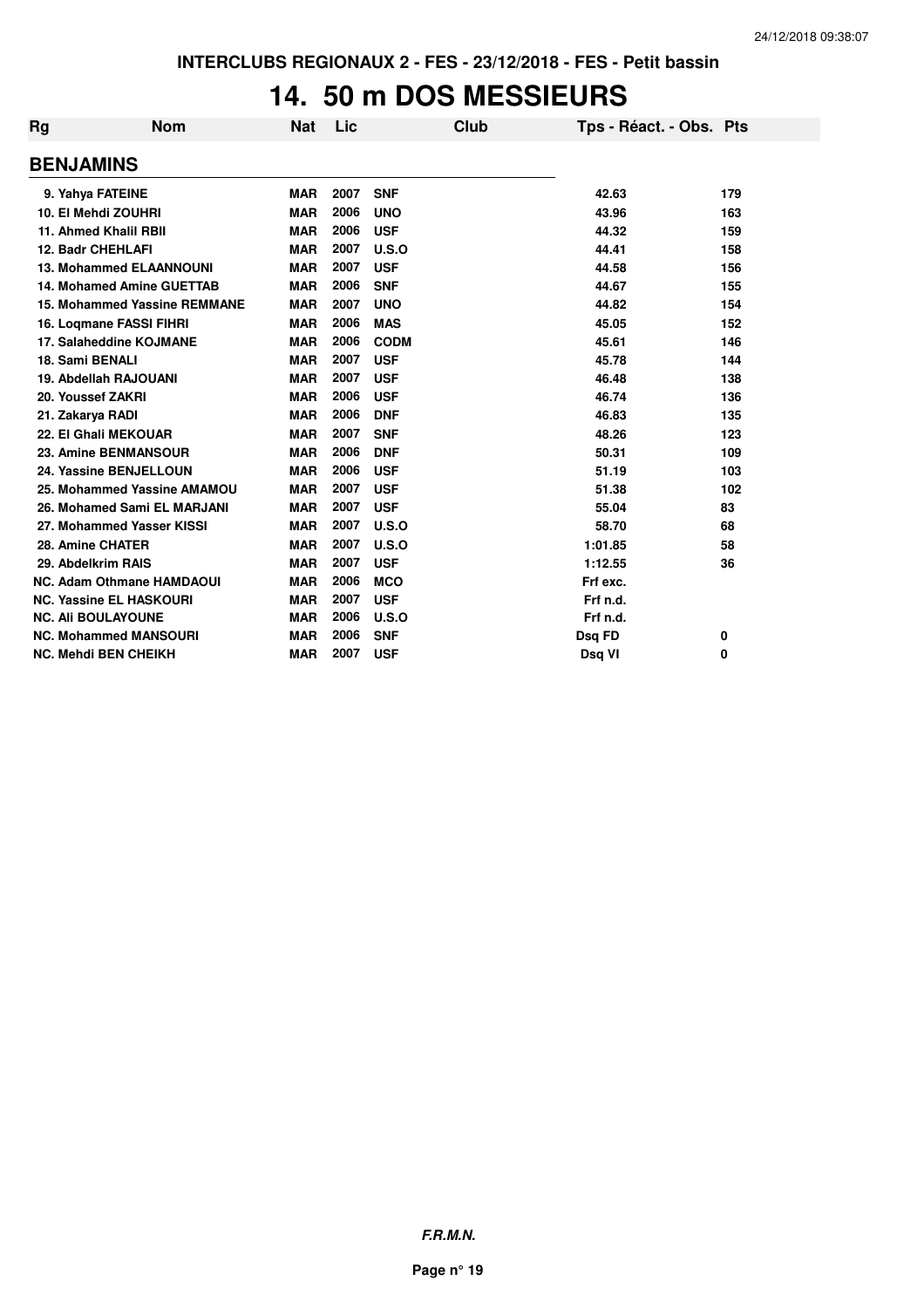## **15. 200 m PAPILLON DAMES**

| Rg             | <b>Nom</b>             | <b>Nat</b> | Lic          | Club | Tps - Réact. - Obs. Pts |     |
|----------------|------------------------|------------|--------------|------|-------------------------|-----|
| <b>CADETS</b>  |                        |            |              |      |                         |     |
|                | 1. Douae EL MOUJARRADE | <b>MAR</b> | 2003 SNF     |      | 3:03.13                 | 294 |
| 2. Hajar SABER |                        | <b>MAR</b> | 2003<br>CODM |      | 3:06.18                 | 280 |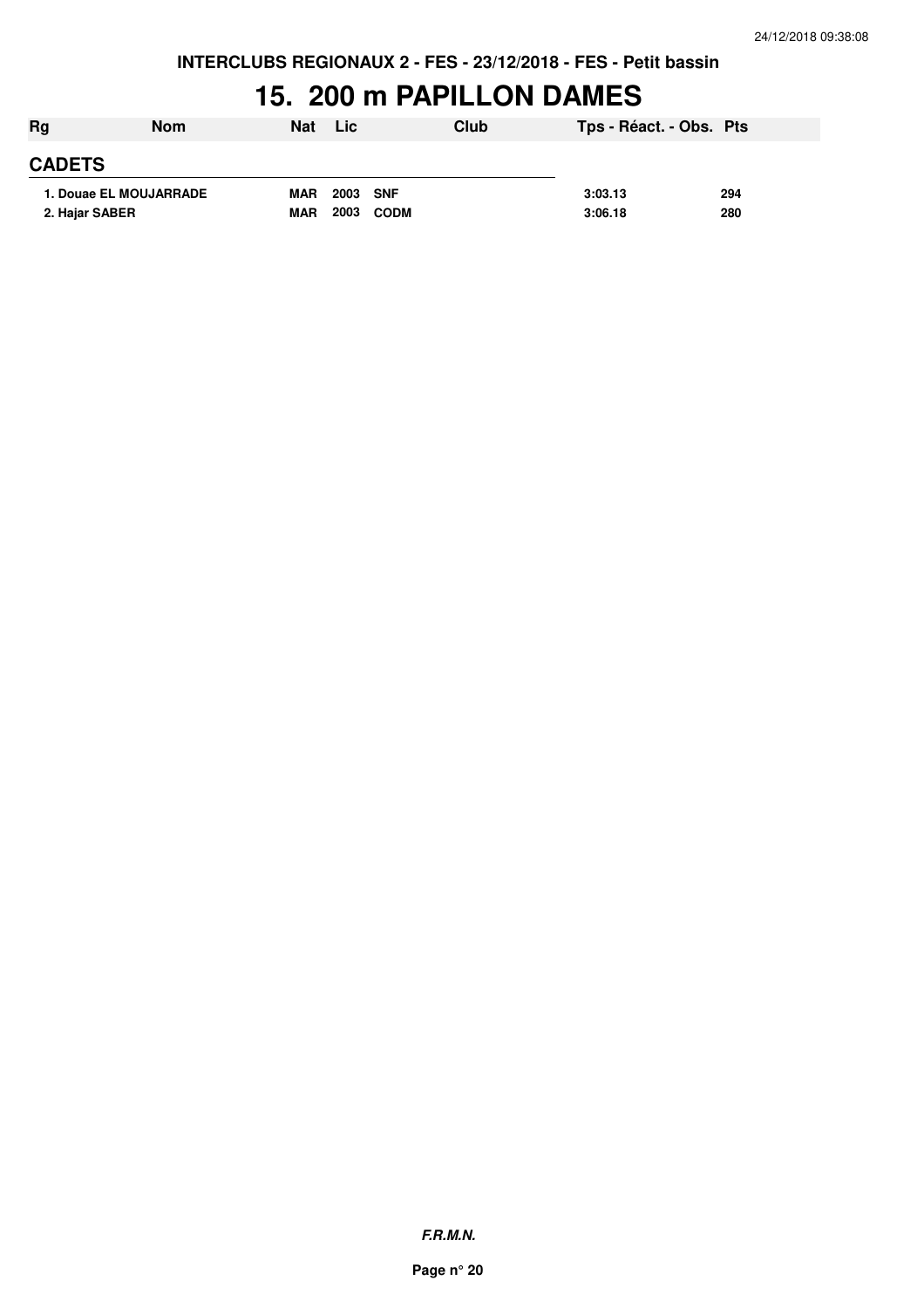## **16. 200 m PAPILLON MESSIEURS**

| Rg               | <b>Nom</b>                 | <b>Nat</b> | Lic  | Club        | Tps - Réact. - Obs. Pts |     |
|------------------|----------------------------|------------|------|-------------|-------------------------|-----|
| <b>JUNIORS</b>   |                            |            |      |             |                         |     |
|                  | 1. Ilyas BOUDENE           | <b>MAR</b> | 2001 | <b>MAS</b>  | 2:38.45                 | 348 |
| <b>CADETS</b>    |                            |            |      |             |                         |     |
|                  | 1. Monssif Hamza TIJARI    | <b>MAR</b> | 2002 | <b>CODM</b> | 2:23.45                 | 469 |
|                  | 2. Oussama EL MOUSSAMI     | <b>MAR</b> | 2003 | <b>CODM</b> | 2:36.72                 | 360 |
|                  | 2. Adnane BENADADA         | <b>MAR</b> | 2003 | <b>SNF</b>  | 2:36.72                 | 360 |
|                  | <b>4. Walid DEQQAOUI</b>   | <b>MAR</b> | 2003 | <b>USF</b>  | 2:42.80                 | 321 |
| <b>MINIMES</b>   |                            |            |      |             |                         |     |
|                  | 1. Yasser OUARIACH         | <b>MAR</b> | 2005 | U.S.O       | 2:49.03                 | 287 |
|                  | 2. Karim JENNANE           | <b>MAR</b> | 2004 | <b>CODM</b> | 2:51.73                 | 273 |
|                  | <b>NC. Othmane ZITOUNI</b> | <b>MAR</b> | 2005 | <b>CODM</b> | Frf n.d.                |     |
| <b>BENJAMINS</b> |                            |            |      |             |                         |     |
|                  | 1. Souhaib EL MOUSSAMI     | <b>MAR</b> | 2006 | <b>CODM</b> | 2:51.62                 | 274 |
| 2. Nizar SALMI   |                            | <b>MAR</b> | 2006 | <b>CODM</b> | 3:15.42                 | 185 |
|                  | 3. Hamza AINOUSS           | <b>MAR</b> | 2006 | <b>CODM</b> | 3:31.06                 | 147 |
| 4. Omar HIDAF    |                            | <b>MAR</b> | 2006 | <b>CODM</b> | 3:33.47                 | 142 |
|                  | <b>NC. Amine RACHEK</b>    | <b>MAR</b> | 2006 | <b>CODM</b> | <b>\bandon</b>          | 0   |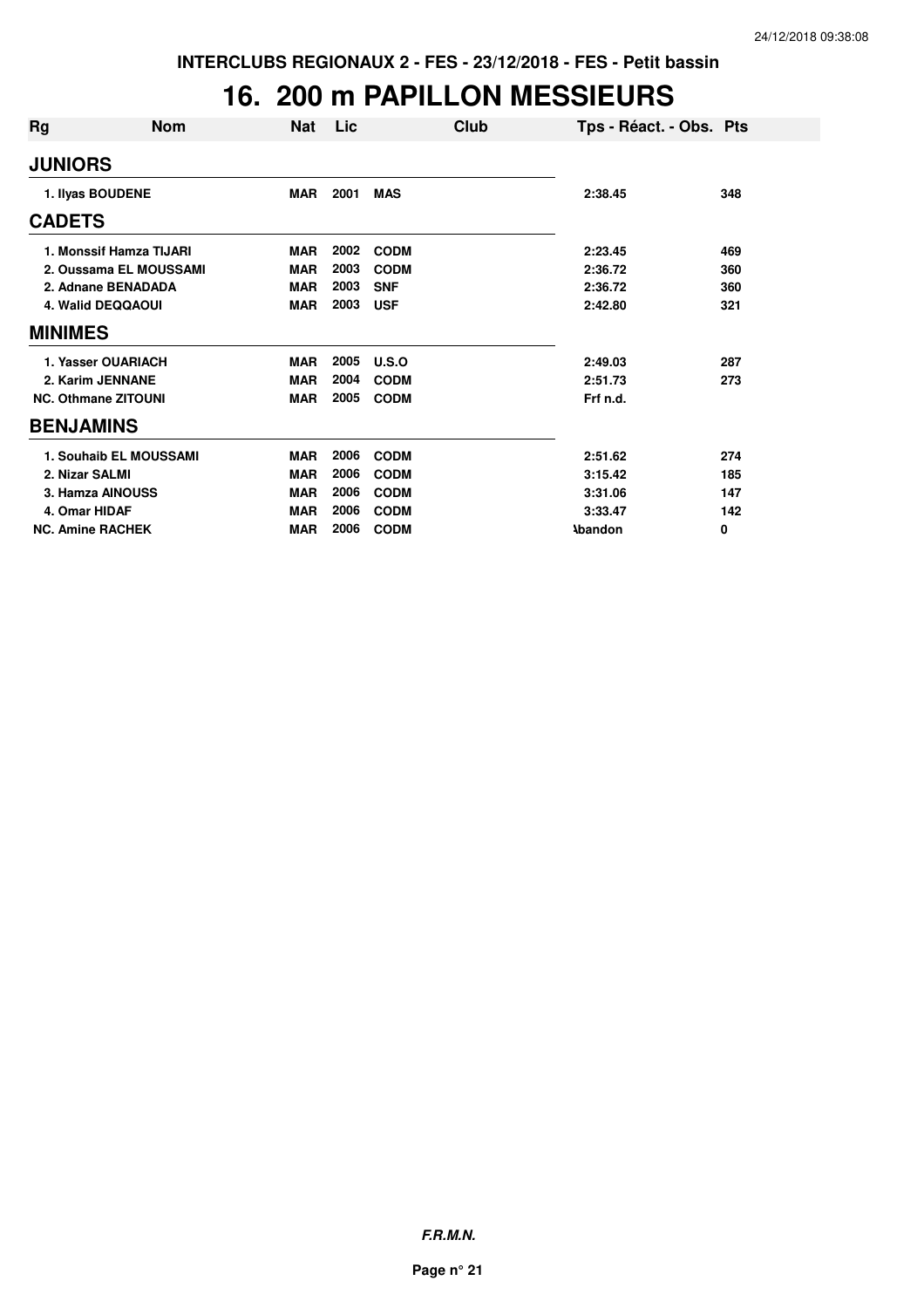# **17. 100 m BRASSE DAMES**

| <b>Rg</b>                                    | <b>Nom</b>                    | Nat                      | Lic          |                          | <b>Club</b> | Tps - Réact. - Obs. Pts |            |
|----------------------------------------------|-------------------------------|--------------------------|--------------|--------------------------|-------------|-------------------------|------------|
| <b>CADETS</b>                                |                               |                          |              |                          |             |                         |            |
| 1. Salma REGRAGUI                            |                               | <b>MAR</b>               | 2002         | <b>USF</b>               |             | 1:30.94                 | 354        |
| 2. Athar KHAZZAN                             |                               | <b>MAR</b>               | 2003         | <b>CODM</b>              |             | 1:33.46                 | 326        |
|                                              | 3. Ayat Errahmane BELRHITI    | <b>MAR</b>               | 2002         | <b>MAS</b>               |             | 1:33.85                 | 322        |
| <b>TLD. Lina EL MARJANI</b>                  |                               | <b>MAR</b>               | 2003         | <b>USF</b>               |             | 1:42.37                 | 248        |
| <b>TLD. Fatima Zahra HSSINOU</b>             |                               | <b>MAR</b>               | 2003         | <b>USF</b>               |             | 1:48.76                 | 207        |
| <b>TLD. Zoubida BENJELLOUN</b>               |                               | <b>MAR</b>               | 2003         | <b>USF</b>               |             | 1:49.05                 | 205        |
| <b>MINIMES</b>                               |                               |                          |              |                          |             |                         |            |
| 1. Malak DARKAOUI                            |                               | MAR                      | 2005         | <b>CODM</b>              |             | 1:21.60                 | 490        |
| 2. Basma KADI                                |                               | <b>MAR</b>               | 2004         | <b>CODM</b>              |             | 1:26.53                 | 411        |
| 3. Rim RAHALI                                |                               | <b>MAR</b>               | 2005         | <b>CODM</b>              |             | 1:27.44                 | 398        |
| 4. Fatima Zahra LAKTATI                      |                               | <b>MAR</b>               | 2004         | <b>MAS</b>               |             | 1:31.40                 | 349        |
| 5. Sofia SAIDI                               |                               | <b>MAR</b>               | 2005         | <b>SNF</b>               |             | 1:31.79                 | 344        |
| 6. Rim IDRISSI ROCHI ISSI                    |                               | <b>MAR</b>               | 2005         | <b>SNF</b>               |             | 1:32.56                 | 336        |
| 7. Nada DJEBLI                               |                               | MAR                      | 2005         | <b>CODM</b>              |             | 1:33.46                 | 326        |
| 8. Chahd ALAMI                               |                               | <b>MAR</b>               | 2004         | <b>SNF</b>               |             | 1:34.65                 | 314        |
| 9. Doha TABERKANT                            |                               | <b>MAR</b>               | 2004         | <b>SNF</b>               |             | 1:34.86                 | 312        |
| 10. Malak LAMHITI                            |                               | <b>MAR</b>               | 2004         | <b>SNF</b>               |             | 1:35.93                 | 301        |
|                                              | 11. Marwa MHAMMEDI ALAOUI     | <b>MAR</b>               | 2005         | <b>SNF</b>               |             | 1:37.36                 | 288        |
| 12. Wiam BAQARROU                            |                               | <b>MAR</b>               | 2004         | <b>CODM</b>              |             | 1:38.12                 | 282        |
| 13. Kenza BOUTALEB JOUTEI                    |                               | <b>MAR</b>               | 2005         | <b>USF</b>               |             | 1:44.34                 | 234        |
| <b>TLD. Aya FILALI</b>                       |                               | <b>MAR</b>               | 2004         | <b>MAS</b>               |             | 1:50.73                 | 196        |
| <b>NC. Marwa AMRAOUI</b>                     |                               | <b>MAR</b>               | 2005<br>2004 | <b>MCO</b>               |             | Frf n.d.                |            |
| <b>NC. Meryem AIT BENALI</b>                 |                               | <b>MAR</b>               |              | <b>CODM</b>              |             | Dsq VI                  | 0          |
| <b>BENJAMINS</b>                             |                               |                          |              |                          |             |                         |            |
| <b>1. Abir MAHSSOUNE</b>                     |                               | <b>MAR</b>               | 2006         | <b>CODM</b>              |             | 1:30.63                 | 358        |
| 2. Aya TABET                                 |                               | <b>MAR</b>               | 2007         | <b>MCO</b>               |             | 1:31.13                 | 352        |
| <b>3. Malak MANSOURI</b>                     |                               | <b>MAR</b>               | 2007         | <b>SNF</b>               |             | 1:32.65                 | 335        |
| 4. Salma KADIRI HASSANI                      |                               | <b>MAR</b>               | 2006         | <b>SNF</b>               |             | 1:32.66                 | 334        |
| 5. Malak LAHJOUJI                            |                               | <b>MAR</b>               | 2006         | <b>CODM</b>              |             | 1:33.34                 | 327        |
| 6. Wissal ELMARDI                            |                               | <b>MAR</b>               | 2006         | <b>CODM</b>              |             | 1:34.28                 | 318        |
| 7. Yassmine LAFDILI                          |                               | <b>MAR</b>               | 2006         | <b>USF</b>               |             | 1:35.34                 | 307        |
| 8. Jannat ADLI                               |                               | MAR                      | 2007         | <b>MCO</b>               |             | 1:35.59                 | 305        |
| 9. Malak SEFFAF                              |                               | <b>MAR</b>               | 2006<br>2006 | <b>CODM</b>              |             | 1:36.35                 | 297        |
| 10. Ghita JENNANE                            |                               | <b>MAR</b><br><b>MAR</b> | 2007         | <b>CODM</b>              |             | 1:38.07                 | 282<br>279 |
| 11. Rhita EL BOURAKKADI<br>12. Salma LAMHITI |                               | <b>MAR</b>               | 2006         | <b>SNF</b><br><b>SNF</b> |             | 1:38.40<br>1:38.91      |            |
| 13. Fatima Zahra YOUNES                      |                               | <b>MAR</b>               | 2007         | <b>U.S.O</b>             |             | 1:39.26                 | 275<br>272 |
| 14. Aya JABRI                                |                               | <b>MAR</b>               | 2006         | <b>CODM</b>              |             | 1:40.38                 | 263        |
| 15. Aicha ZOUARHI                            |                               | <b>MAR</b>               | 2006         | <b>MAS</b>               |             | 1:40.43                 | 263        |
| 16. Zainab OUALI                             |                               | <b>MAR</b>               | 2006         | <b>CAT</b>               |             | 1:40.98                 | 258        |
| 17. Ouiam CHETOUANE                          |                               | <b>MAR</b>               | 2007         | U.S.O                    |             | 1:41.74                 | 253        |
| 18. Ikram HAMZIA                             |                               | <b>MAR</b>               | 2006         | <b>CODM</b>              |             | 1:42.23                 | 249        |
| 19. Fatima Zahra NAJAH                       |                               | <b>MAR</b>               | 2006         | <b>U.S.O</b>             |             | 1:44.34                 | 234        |
| 20. Zineb BOULMAN                            |                               | <b>MAR</b>               | 2006         | <b>MAS</b>               |             | 1:44.86                 | 231        |
| 21. Asmae KRIBII                             |                               | <b>MAR</b>               | 2006         | <b>MCO</b>               |             | 1:44.91                 | 230        |
| 22. Ikrame NABIL                             |                               | <b>MAR</b>               | 2007         | <b>SNF</b>               |             | 1:47.99                 | 211        |
| 23. Meryem ABOUTNI                           |                               | <b>MAR</b>               | 2007         | <b>MCO</b>               |             | 1:48.59                 | 208        |
| 24. Ghita NAOUI                              |                               | <b>MAR</b>               | 2007         | <b>SNF</b>               |             | 1:49.30                 | 204        |
| 25. Aya MAAMRI                               |                               | <b>MAR</b>               | 2006         | <b>MCO</b>               |             | 1:52.09                 | 189        |
| 26. Meryem Ayah ZOUITEN                      |                               | <b>MAR</b>               | 2006         | <b>MAS</b>               |             | 1:53.16                 | 183        |
|                                              | 27. Kanza MARRAKCHI BENAZZOUZ | <b>MAR</b>               | 2007         | <b>USF</b>               |             | 1:54.66                 | 176        |
| 28. Chada BENBRAHIM                          |                               | <b>MAR</b>               | 2007         | <b>MAS</b>               |             | 1:58.36                 | 160        |
| 29. Marwa GHARBI                             |                               | <b>MAR</b>               | 2006         | <b>USF</b>               |             | 1:59.95                 | 154        |
| 30. Rania TAHI                               |                               | <b>MAR</b>               | 2006         | <b>MCO</b>               |             | 2:02.62                 | 144        |
|                                              |                               |                          |              |                          |             |                         |            |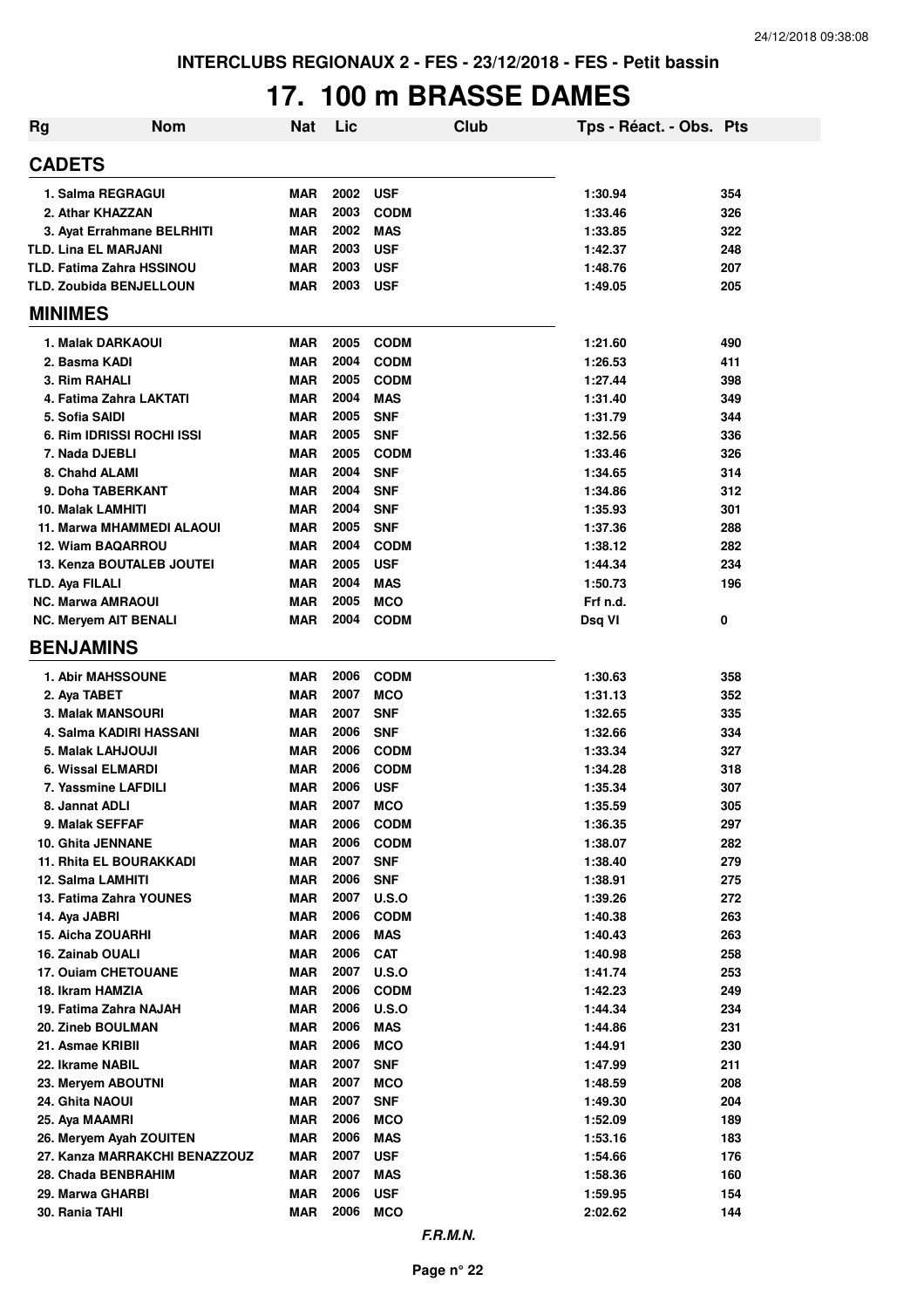**INTERCLUBS REGIONAUX 2 - FES - 23/12/2018 - FES - Petit bassin**

## **17. 100 m BRASSE DAMES**

| Rg                     | Nom | Nat        | <b>Lic</b> |     | Club | Tps - Réact. - Obs. Pts |     |
|------------------------|-----|------------|------------|-----|------|-------------------------|-----|
| <b>BENJAMINS</b>       |     |            |            |     |      |                         |     |
| 31. May GHARBI         |     | <b>MAR</b> | 2006 USF   |     |      | 2:03.18                 | 142 |
| <b>NC. Aya MERZOUK</b> |     | <b>MAR</b> | 2007       | MAS |      | Dsg VI                  | 0   |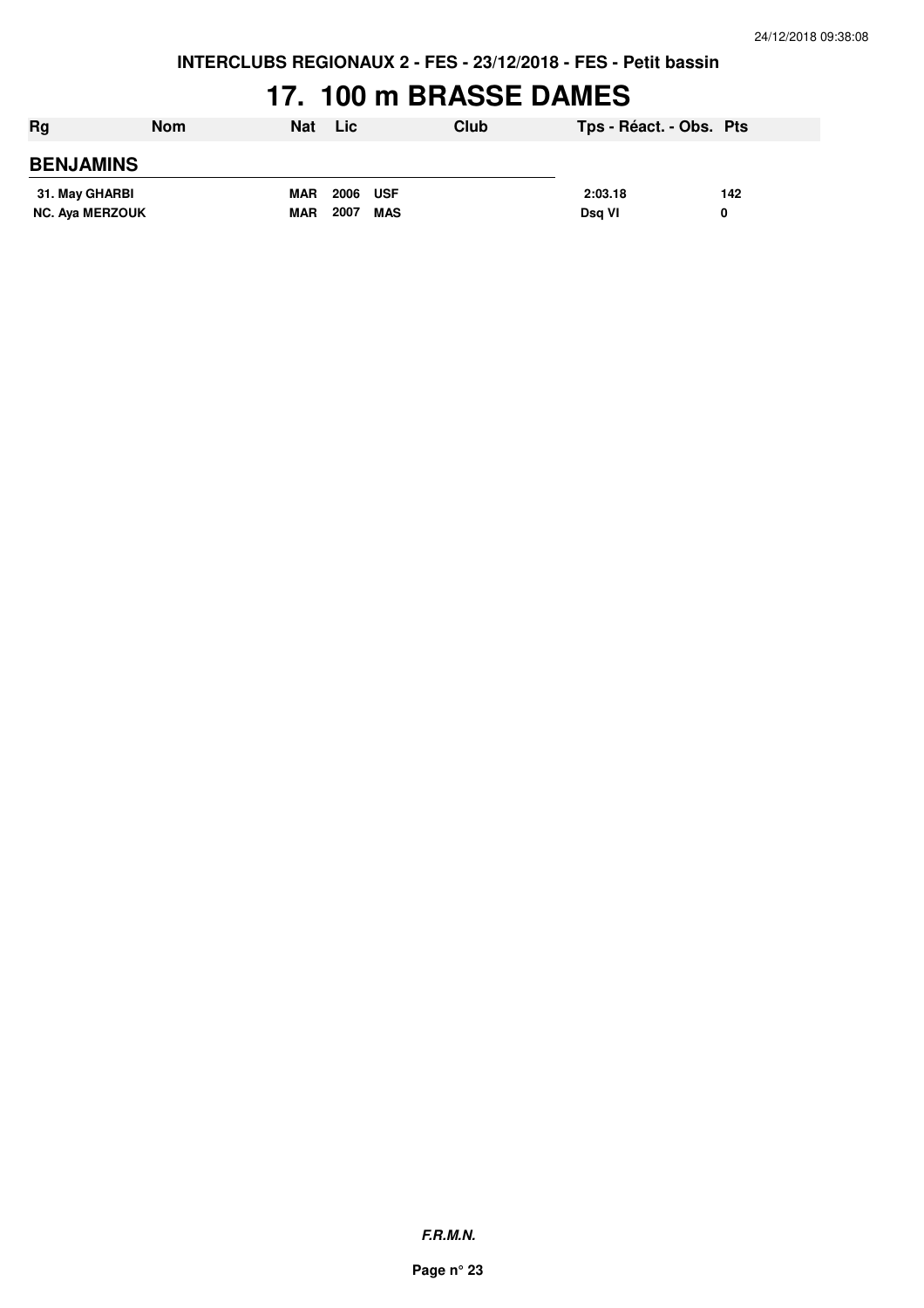## **18. 100 m BRASSE MESSIEURS**

| <b>Rg</b>                      | <b>Nom</b>                             | <b>Nat</b>               | Lic          | Club                     | Tps - Réact. - Obs. Pts |            |
|--------------------------------|----------------------------------------|--------------------------|--------------|--------------------------|-------------------------|------------|
| <b>SENIORS</b>                 |                                        |                          |              |                          |                         |            |
| 1. Khalil ISMAILI              |                                        | <b>MAR</b>               | 1998         | <b>CODM</b>              | 1:16.47                 | 446        |
| <b>JUNIORS</b>                 |                                        |                          |              |                          |                         |            |
| 1. Abdeljabbar REGRAGUI        |                                        | MAR                      | 2001         | <b>CODM</b>              | 1:13.37                 | 505        |
| 2. Hamza BENNOUNA              |                                        | <b>MAR</b>               | 2000         | <b>USF</b>               | 1:14.91                 | 475        |
| 3. Omar FILALI                 |                                        | <b>MAR</b>               | 2001         | <b>USF</b>               | 1:15.55                 | 463        |
| <b>CADETS</b>                  |                                        |                          |              |                          |                         |            |
| 1. Ayman MEFETTAR              |                                        | MAR                      | 2003         | <b>SNF</b>               | 1:15.89                 | 457        |
| 2. Sami SAMRAH                 |                                        | <b>MAR</b>               | 2003         | <b>CODM</b>              | 1:16.47                 | 446        |
| 3. Zakariae AMALI              |                                        | <b>MAR</b>               | 2003         | <b>CODM</b>              | 1:16.48                 | 446        |
|                                | 4. Youssef KADIRI HASSANI              | <b>MAR</b>               | 2003         | <b>SNF</b>               | 1:18.30                 | 416        |
| 5. Walid RHZAL                 |                                        | <b>MAR</b>               | 2003         | <b>UNO</b>               | 1:24.09                 | 336        |
|                                | 6. Aymane SIAHMED OUALI                | <b>MAR</b>               | 2002         | <b>SNF</b>               | 1:24.45                 | 331        |
| 7. Walid DEQQAOUI              |                                        | <b>MAR</b>               | 2003         | <b>USF</b>               | 1:24.55                 | 330        |
| 8. Omar KHERCHOUCH             |                                        | <b>MAR</b>               | 2003         | U.S.O                    | 1:26.29                 | 311        |
| 9. Zakaria NAJAH               |                                        | <b>MAR</b>               | 2003         | U.S.O                    | 1:26.48                 | 308        |
| <b>TLD. Youssef SAIDI</b>      |                                        | <b>MAR</b>               | 2003         | <b>SNF</b>               | 1:31.13                 | 264        |
| <b>TLD. Mehdi BOUSSATATE</b>   |                                        | <b>MAR</b>               | 2003         | U.S.O                    | 1:31.66                 | 259        |
| TLD. Mehdi CHEHLAFI            |                                        | MAR                      | 2003         | U.S.O                    | 1:37.06                 | 218        |
| <b>NC. Yasser ELMAMOUN</b>     |                                        | <b>MAR</b>               | 2003         | <b>CODM</b>              | Frf n.d.                |            |
| <b>MINIMES</b>                 |                                        |                          |              |                          |                         |            |
| 1. Ismail DEQQAOUI             |                                        | <b>MAR</b>               | 2005         | <b>USF</b>               | 1:16.05                 | 454        |
| 2. Abdellah ESSONNI            |                                        | <b>MAR</b>               | 2004         | <b>CODM</b>              | 1:19.84                 | 392        |
| <b>3. Khalil ELMOUNE</b>       |                                        | <b>MAR</b>               | 2005         | <b>CODM</b>              | 1:20.35                 | 385        |
| 4. Mohammed MOUISSE            |                                        | <b>MAR</b>               | 2004         | <b>USF</b>               | 1:20.49                 | 383        |
| 5. Karim JENNANE               |                                        | <b>MAR</b>               | 2004         | <b>CODM</b>              | 1:21.66                 | 366        |
| <b>6. Ali ESSARSARE</b>        |                                        | MAR                      | 2005         | <b>CODM</b>              | 1:21.69                 | 366        |
|                                | 7. Anas BOUHAMIDI ALAOUI               | MAR                      | 2004         | <b>CODM</b>              | 1:22.14                 | 360        |
| 8. Ahmed Yassine SAIDI         |                                        | MAR                      | 2004         | <b>UNO</b>               | 1:22.55                 | 355        |
| 9. Ali SAADOUN                 |                                        | <b>MAR</b>               | 2005         | <b>CODM</b>              | 1:22.82                 | 351        |
| <b>10. Youssef IDRISSI</b>     |                                        | MAR                      | 2005         | <b>CODM</b>              | 1:25.70                 | 317        |
| 11. Alae BOUARGANE             |                                        | MAR                      | 2005         | <b>CODM</b>              | 1:25.97                 | 314        |
|                                | <b>12. Yassine MAKNASSI SALIME</b>     | MAR                      | 2004         | <b>MAS</b>               | 1:26.29                 | 311        |
| <b>12. Anass BOUABDELLAOUI</b> |                                        | MAR                      | 2004         | <b>MCO</b>               | 1:26.29                 | 311        |
| 14. Othmane BEKKAL             |                                        | MAR                      | 2004         | <b>MCO EN</b>            | 1:28.78                 | 285        |
| <b>15. Houssam BENKIEN</b>     |                                        | <b>MAR</b>               | 2004         | <b>MAS</b>               | 1:30.13                 | 272        |
| 16. Yassine RAMDANI            |                                        | <b>MAR</b>               | 2005<br>2004 | <b>MCO</b>               | 1:30.91                 | 265        |
| 17. Salmane DKHISSI            | 18. Mohamed Rayhane BENNANI            | <b>MAR</b><br><b>MAR</b> | 2005         | <b>USF</b><br><b>DNF</b> | 1:31.31<br>1:33.98      | 262<br>240 |
|                                | 19. Mohamed Salah Eddine RAHHOU        | <b>MAR</b>               | 2005         | <b>UNO</b>               | 1:34.19                 | 239        |
| 20. Adham Salah CHERRAK        |                                        | <b>MAR</b>               | 2005         | <b>MCO</b>               | 1:34.51                 | 236        |
| <b>TLD. Aymane NASSIRI</b>     |                                        | <b>MAR</b>               | 2004         | <b>UNO</b>               | 1:37.80                 | 213        |
| <b>TLD. Ilyas CHEKKORI</b>     |                                        | <b>MAR</b>               | 2004         | <b>SNF</b>               | 1:39.23                 | 204        |
|                                | TLD. Abdessalam BEN KALTOUM            | <b>MAR</b>               | 2005         | <b>USF</b>               | 1:40.58                 | 196        |
| TLD. Taha HAMMANI              |                                        | MAR                      | 2005         | <b>USF</b>               | 1:42.33                 | 186        |
|                                | <b>TLD. Mohammed Yassine RHALOUSSI</b> | <b>MAR</b>               | 2005         | <b>U.S.O</b>             | 1:44.60                 | 174        |
| <b>NC. Othmane ZITOUNI</b>     |                                        | <b>MAR</b>               | 2005         | <b>CODM</b>              | Frf n.d.                |            |
| <b>BENJAMINS</b>               |                                        |                          |              |                          |                         |            |
| 1. Adam LAMHITI                |                                        | <b>MAR</b>               | 2006         | <b>SNF</b>               | 1:23.46                 | 343        |
| 2. Souhaib EL MOUSSAMI         |                                        | MAR                      | 2006         | <b>CODM</b>              | 1:27.09                 | 302        |
| 3. Abdellah HANINI             |                                        | MAR                      | 2006         | <b>CODM</b>              | 1:31.44                 | 261        |
| 4. Nizar HAOUATI               |                                        | MAR                      | 2007         | <b>USF</b>               | 1:33.27                 | 246        |
| 5. Ayoub LAMHITI               |                                        | <b>MAR</b>               | 2006         | <b>SNF</b>               | 1:34.30                 | 238        |
|                                |                                        |                          |              | F.R.M.N.                 |                         |            |